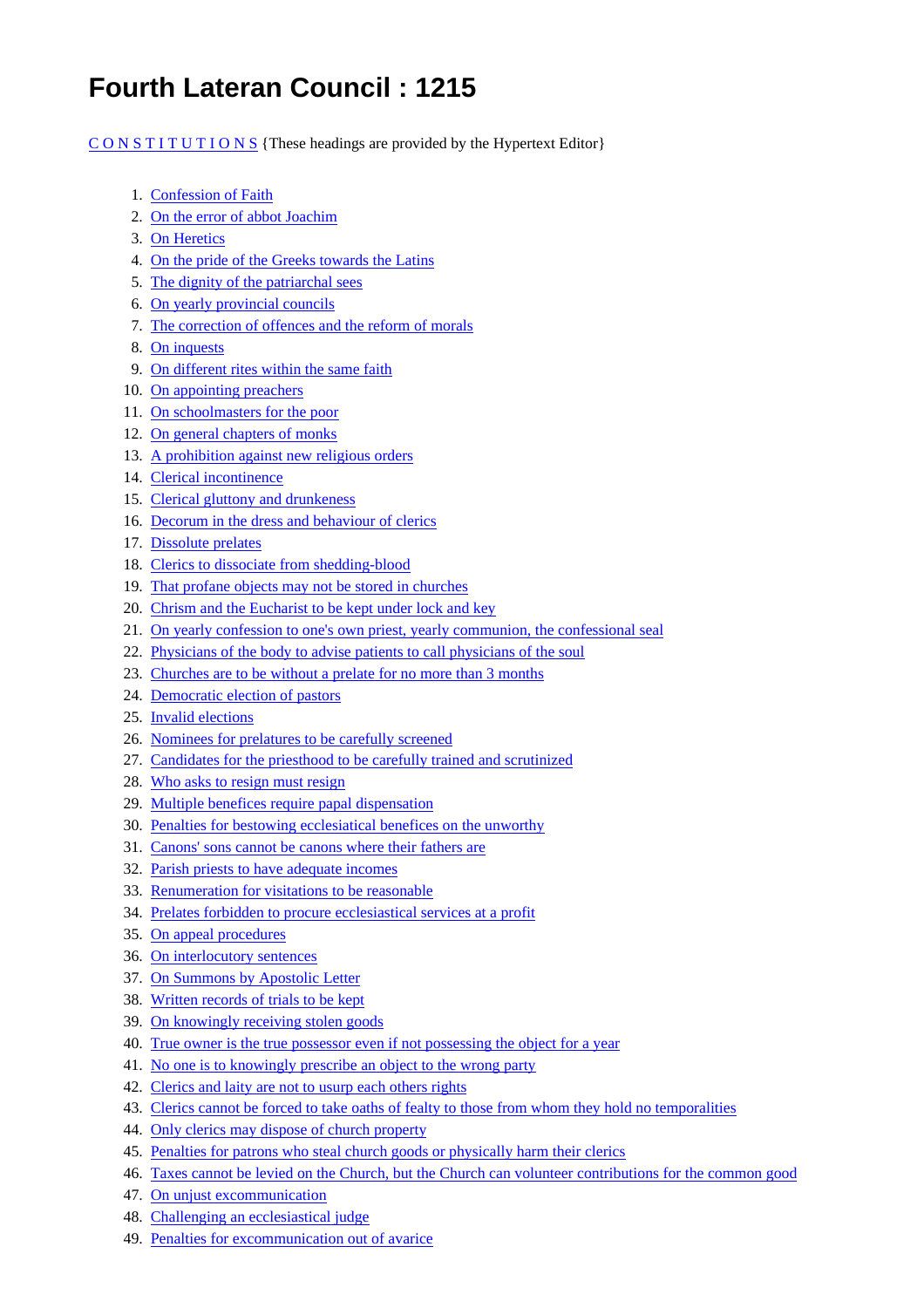- 50. [Prohibition of marriage is now perpetually restricted to the fourth degree](#page-15-2)
- 51. [Clandestine marriages forbidden](#page-16-0)
- 52. [On rejecting evidence from hearsay at a matrimonial suit](#page-16-1)
- 53. [On those who give their fields to others to be cultivated so as to avoid tithes](#page-16-2)
- 54. [Tithes should be paid before taxes](#page-17-0)
- 55. [Tithes are to be paid on lands acquired, notwithstanding privileges](#page-17-1)
- 56. [A parish priest shall not lose a tithe on account of some people making a pact](#page-17-2)
- 57. [Interpreting the words of privileges](#page-17-3)
- 58. [On the same in favour of bishops](#page-18-0)
- 59. [Religious cannot give surety without permission of his abbot and convent](#page-18-1)
- 60. [Abbots not to encroach on episcopal office](#page-18-2)
- 61. [Religious may not receive tithes from lay hands](#page-18-3)
- 62. [Regarding saint's relics](#page-18-4)
- 63. [On simony](#page-19-0)
- 64. [Simony with regards to monks and nuns](#page-19-1)
- 65. [Simony and extortion](#page-19-2)
- 66. [Simony and avarice in clerics](#page-19-3)
- 67. [Jews and excessive Usury](#page-19-4)
- 68. [Jews appearing in public](#page-20-0)
- 69. [Jews not to hold public offices](#page-20-1)
- 70. [Jewish converts may not retain their old rite](#page-20-2)
- 71. [Crusade to recover the holy Land](#page-20-3)

# **Introduction**

During the pontificate of **Innocent III** (1198-1216) there appears to have occurred much growth in the reform of the church and in its freedom from subservience to the empire as well as in the primacy of the bishop of Rome and in the summoning of ecclesiastical business to the Roman curia. Innocent himself, turning his whole mind to the things of God, strove to build up the christian community. Spiritual things, and therefore the church, were to have first place in this endeavour; so that human affairs were to be dependent upon, and to draw their justification from, such considerations.

The council may therefore be regarded as a great summary of the pontiff's work and also as his greatest initiative. He was not able, however, to bring it to completion since he died shortly afterwards (1216) . Christian disasters in the holy Land probably provided the occasion for Innocent to call the council. Thus the pontiff ordered a new crusade to be proclaimed. But he also used the crusade as an instrument of ecclesiastical administration, combined with reform of the church, namely in a fierce war against heretics which he thought would restore ecclesiastical society.

The council was summoned on 19 April 1213 to meet in November 1215. All the bishops and abbots of the church as well as priors and even (which was new) chapters of churches and of religious orders -- namely Cistercians, Premonstratensians, Hospitallers and Templars -- and the kings and civil authorities throughout Europe were invited. The bishops were explicitly asked to propose topics for discussion at the council, something which does not seem to have happened at the preceding Lateran councils. This was done by the legates who had been dispatched throughout Europe to preach the crusade. In each province only one or two bishops were allowed to remain at home; all the rest were ordered to be present. The **purposes** of the council were clearly set forth by Innocent himself : *"to eradicate vices and to plant virtues, to correct faults and to reform morals, to remove heresies and to strengthen faith, to settle discords and to establish peace, to get rid of oppression and to foster liberty, to induce princes and christian people to come to the aid and succour of the holy Land... "*. It seems that when Innocent summoned the council he wished to observe the customs of the early ecumenical councils, and indeed this fourth Lateran council was regarded as an ecumenical council by all learned and religious men of the age.

When the council began in the Lateran basilica in November 1215 there were present 404 bishops from throughout the western church, and from the Latin eastern church a large number of abbots, canons and representatives of the secular power. No Greeks were present, even those invited, except the patriarch of the Maronites and a legate of the patriarch of Alexandria. The bond with the Greek church was indeed neglected, and matters became more serious through the actions of Latin bishops living in the east or through the decrees of the council.

The council began on *11 November* with the pontiff's sermon. He was especially looking for a religious outcome to the council. Soon, however secular matters and power politics came to the fore. At the second session (on 20 November) the struggle for the empire between Frederick II and Otto IV was brought before the council and gave rise to a bitter and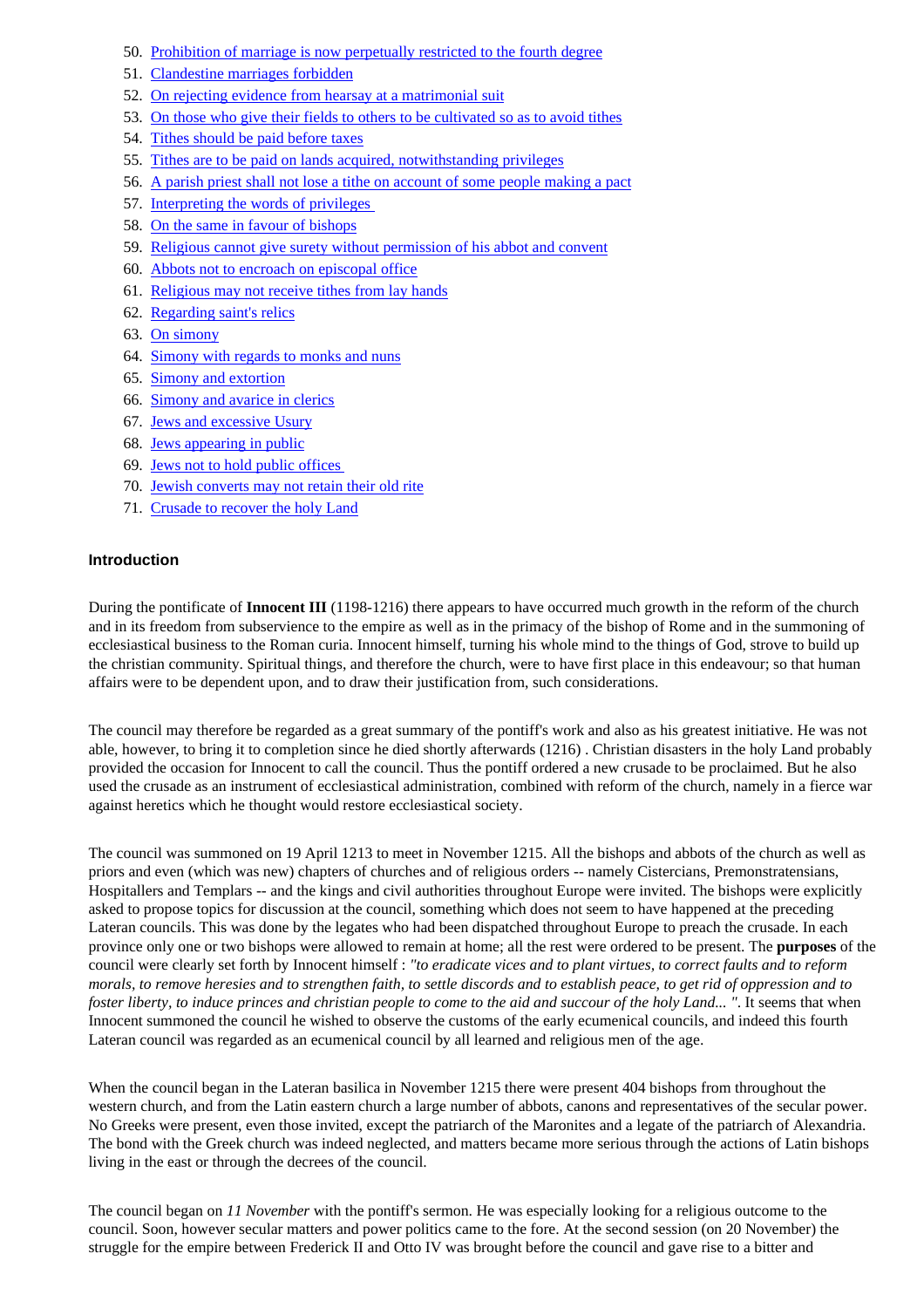contentious debate. This affected the nature of the council in a way that had not been foreseen and revealed a certain ineffectiveness in Innocent's plans for governing the church. Finally, the third session (on 30 November) was devoted to reading and approving the constitutions, which were proposed by the pontiff himself. The last decree dealt with preparations for a crusade -- "Jesus Christ's business" -- and fixed 1 June 1217 for its start, though this was prevented by the pontiff's death.

The seventy constitutions would seem to give proof of the council's excellent results. The work of Innocent appears clearly in them even though they were probably not directly composed by him. He regarded them as universal laws and as a summary of the jurisdiction of his pontificate. Few links with earlier councils survive, those with the third Lateran council being the only relevant ones of which we know.

## Thus,

- the first constitution is regarded as a new profession of faith.
- The second and third constitutions, which deal with heretics and contain dogmatic statements, are new.
- The remainder, which deal with the reform of the church, appear for the most part to be new either in form or in content. They deal with
	- $\circ$  the church's discipline (6-13),
	- $\circ$  the reform of clerical morals (14-22),
	- ❍ episcopal elections and the administration of benefices (23-32) ,
	- $\circ$  exaction of taxes (33-34),
	- $\circ$  canonical suits (35-49),
	- $\circ$  matrimony (50-52),
	- $\circ$  tithes (53-61),
	- $\circ$  simony (63-66), and
	- $\circ$  Jews (67-70).

The constitutions were first edited by Cr 2 (1538) CLXv-CLXXIIv, the text of which was used in Cr 2 (1551) 946-967, Su 3 (1567) 735-756, and Bn 3/2 (1606) 1450-1465. Roman editors produced a more accurate edition (Rm 4 [1612] 43-63) , collating the common text "with manuscript codices from the Vatican". Rm was followed by Bn 3/2 (1618) 682-696 and ER 28 (1644) 154-225. LC 11/1 (1671) 142-233 provided a text "in Greek and Latin..... from a Mazarin codex" (=M) with various readings from a d'Achery codex (=A) . The Greek translation, however, which LC had thought to be contemporary, does not provide a complete text and was taken from a later codex. LC was followed by Hrd 7 (1714) 15-78, Cl 13 (1730) 927-1018, and Msi 22 (1778) 981-1068. There are many surviving manuscripts of the constitutions, as has been shown by Garcia, who is preparing a critical edition. That is to say, twenty manuscripts containing the constitutions and twelve others containing the constitutions together with commentaries; and probably there are others which are not yet known. The constitutions were taken into Compilatio IV, except 42 and [71], and into Decretalia of Gregory IX, except 42, 49 and [71]. **The present edition follows the Roman edition, but all the variant readings that have so far been brought to light by scholars have been cited with {n} referring to the endnotes.**

# <span id="page-2-0"></span>**C O N S T I T U T I O N S**

# <span id="page-2-1"></span>1. **Confession of Faith**

We firmly believe and simply confess that there is only one true God, eternal and immeasurable, almighty, unchangeable, incomprehensible and ineffable, Father, Son and holy Spirit, three persons but one absolutely simple essence, substance or nature {1} . The Father is from none, the Son from the Father alone, and the holy Spirit from both equally, eternally without beginning or end; the Father generating, the Son being born, and the holy Spirit proceeding; consubstantial and coequal, coomnipotent and coeternal; one principle of all things, creator of all things invisible and visible, spiritual and corporeal; who by his almighty power at the beginning of time created from nothing both spiritual and corporeal creatures, that is to say angelic and earthly, and then created human beings composed as it were of both spirit and body in common. The devil and other demons were created by God naturally good, but they became evil by their own doing. Man, however, sinned at the prompting of the devil.

This holy Trinity, which is undivided according to its common essence but distinct according to the properties of its persons, gave the teaching of salvation to the human race through Moses and the holy prophets and his other servants, according to the most appropriate disposition of the times. Finally the only-begotten Son of God, Jesus Christ, who became incarnate by the action of the whole Trinity in common and was conceived from the ever virgin Mary through the cooperation of the holy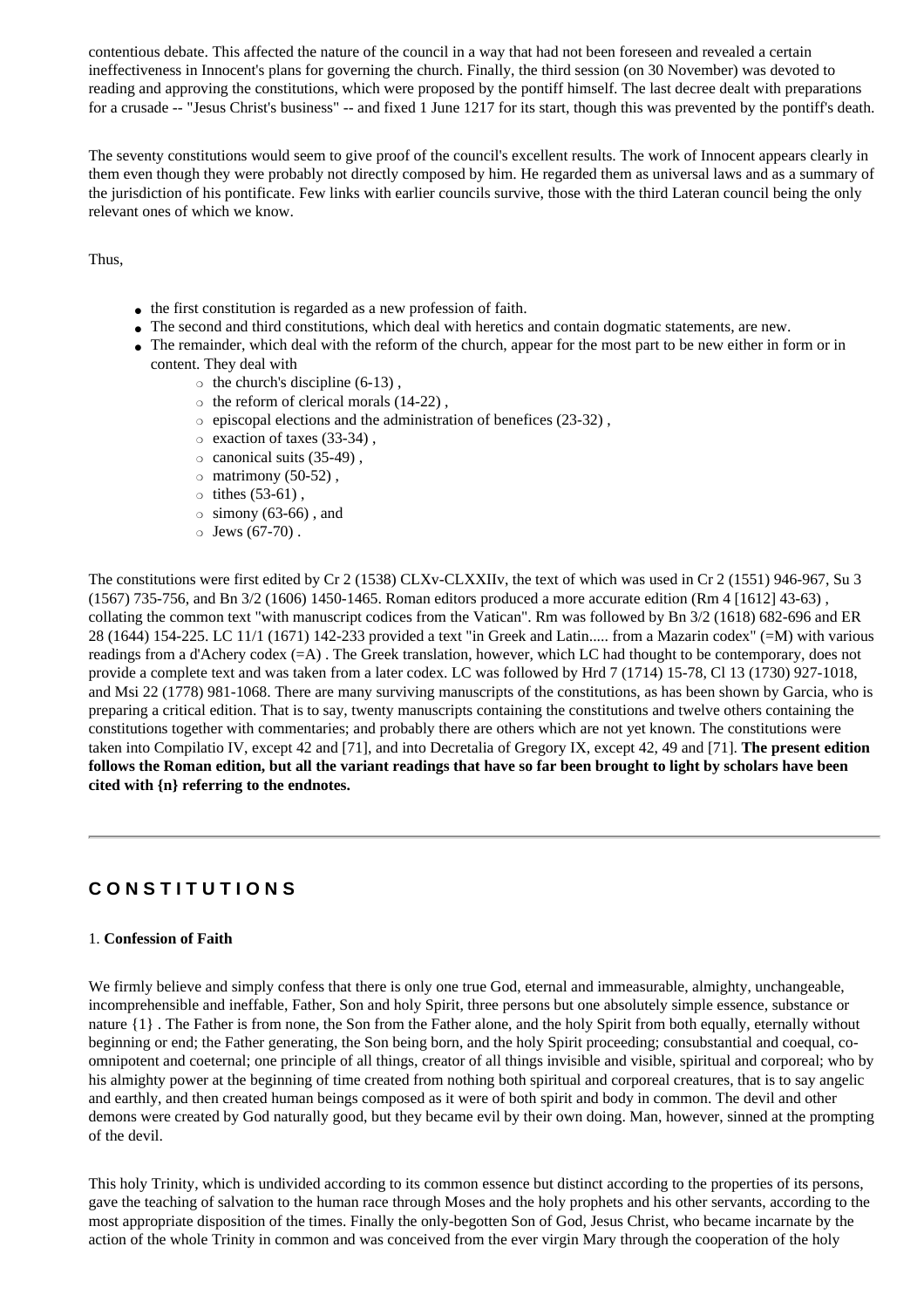Spirit, having become true man, composed of a rational soul and human flesh, one person in two natures, showed more clearly the way of life. Although he is immortal and unable to suffer according to his divinity, he was made capable of suffering and dying according to his humanity. Indeed, having suffered and died on the wood of the cross for the salvation of the human race, he descended to the underworld, rose from the dead and ascended into heaven. He descended in the soul, rose in the flesh, and ascended in both. He will come at the end of time to judge the living and the dead, to render to every person according to his works, both to the reprobate and to the elect. All of them will rise with their own bodies, which they now wear, so as to receive according to their deserts, whether these be good or bad; for the latter perpetual punishment with the devil, for the former eternal glory with Christ.

There is indeed one universal church of the faithful, outside of which nobody at all is saved, in which Jesus Christ is both priest and sacrifice. His body and blood are truly contained in the sacrament of the altar under the forms of bread and wine, the bread and wine having been changed in substance, by God's power, into his body and blood, so that in order to achieve this mystery of unity we receive from God what he received from us. Nobody can effect this sacrament except a priest who has been properly ordained according to the church's keys, which Jesus Christ himself gave to the apostles and their successors. But the sacrament of baptism is consecrated in water at the invocation of the undivided Trinity -- namely Father, Son and holy Spirit -- and brings salvation to both children and adults when it is correctly carried out by anyone in the form laid down by the church. If someone falls into sin after having received baptism, he or she can always be restored through true penitence. For not only virgins and the continent but also married persons find favour with God by right faith and good actions and deserve to attain to eternal blessedness.

# <span id="page-3-0"></span>2. **On the error of abbot Joachim**

We therefore condemn and reprove that small book or treatise which abbot Joachim published against master Peter Lombard concerning the unity or essence of the Trinity, in which he calls Peter Lombard a heretic and a madman because he said in his Sentences, "For there is a certain supreme reality which is the Father and the Son and the holy Spirit, and it neither begets nor is begotten nor does it proceed". He asserts from this that Peter Lombard ascribes to God not so much a Trinity as a quaternity, that is to say three persons and a common essence as if this were a fourth person. Abbot Joachim clearly protests that there does not exist any reality which is the Father and the Son and the holy Spirit-neither an essence nor a substance nor a nature -- although he concedes that the Father and the Son and the holy Spirit are one essence, one substance and one nature. He professes, however, that such a unity is not true and proper but rather collective and analogous, in the way that many persons are said to be one people and many faithful one church, according to that saying : Of the multitude of believers there was one heart and one mind, and Whoever adheres to God is one spirit with him; again He who plants and he who waters are one, and all of us are one body in Christ; and again in the book of Kings, My people and your people are one. In support of this opinion he especially uses the saying which Christ uttered in the gospel concerning the faithful : I wish, Father, that they may be one in us, just as we are one, so that they may be made perfect in one. For, he says, Christ's faithful are not one in the sense of a single reality which is common to all. They are one only in this sense, that they form one church through the unity of the catholic faith, and finally one kingdom through a union of indissoluble charity. Thus we read in the canonical letter of John : For there are three that bear witness in heaven, the Father and the Word and the holy Spirit, and these three are one; and he immediately adds, And the three that bear witness on earth are the spirit, water and blood, and the three are one, according to some manuscripts.

We, however, with the approval of this sacred and universal council, believe and confess with Peter Lombard that there exists a certain supreme reality, incomprehensible and ineffable, which truly is the Father and the Son and the holy Spirit, the three persons together and each one of them separately. Therefore in God there is only a Trinity, not a quaternity, since each of the three persons is that reality -- that is to say substance, essence or divine nature-which alone is the principle of all things, besides which no other principle can be found. This reality neither begets nor is begotten nor proceeds; the Father begets, the Son is begotten and the holy Spirit proceeds. Thus there is a distinction of persons but a unity of nature. Although therefore the Father is one person, the Son another person and the holy Spirit another person, they are not different realities, but rather that which is the Father is the Son and the holy Spirit, altogether the same; thus according to the orthodox and catholic faith they are believed to be consubstantial. For the Father, in begetting the Son from eternity, gave him his substance, as he himself testifies : What the Father gave me is greater than all. It cannot be said that the Father gave him part of his substance and kept part for himself since the Father's substance is indivisible, inasmuch as it is altogether simple. Nor can it be said that the Father transferred his substance to the Son, in the act of begetting, as if he gave it to the Son in such a way that he did not retain it for himself; for otherwise he would have ceased to be substance. It is therefore clear that in being begotten the Son received the Father's substance without it being diminished in any way, and thus the Father and the Son have the same substance. Thus the Father and the Son and also the holy Spirit proceeding from both are the same reality.

When, therefore, the Truth prays to the Father for those faithful to him, saying I wish that they may be one in us just as we are one, this word one means for the faithful a union of love in grace, and for the divine persons a unity of identity in nature, as the Truth says elsewhere, You must be perfect as your heavenly Father is perfect {2} , as if he were to say more plainly, You must be perfect in the perfection of grace, just as your Father is perfect in the perfection that is his by nature, each in his own way. For between creator and creature there can be noted no similarity so great that a greater dissimilarity cannot be seen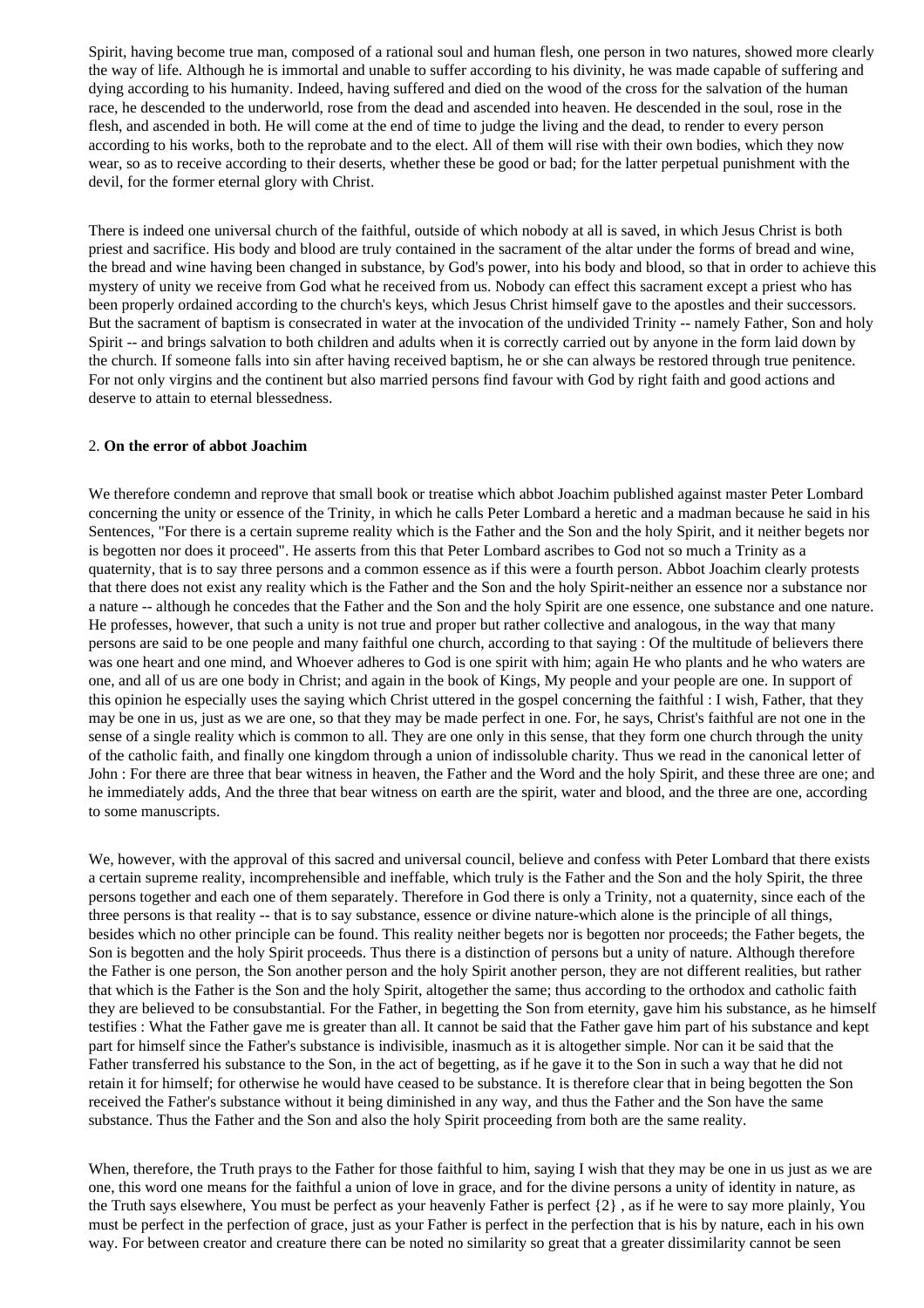between them. If anyone therefore ventures to defend or approve the opinion or doctrine of the aforesaid Joachim on this matter, let him be refuted by all as a heretic. By this, however, we do not intend anything to the detriment of the monastery of Fiore, which Joachim founded, because there both the instruction is according to rule and the observance is healthy; especially since Joachim ordered all his writings to be handed over to us, to be approved or corrected according to the judgment of the apostolic see. He dictated a letter, which he signed with his own hand, in which he firmly confesses that he holds the faith held by the Roman church, which is by God's plan the mother and mistress of all the faithful.

We also reject and condemn that most perverse doctrine of the impious Amalric, whose mind the father of lies blinded to such an extent that his teaching is to be regarded as mad more than as heretical.

# <span id="page-4-0"></span>3. **On Heretics**

We excommunicate and anathematize every heresy raising itself up against this holy, orthodox and catholic faith which we have expounded above. We condemn all heretics, whatever names they may go under. They have different faces indeed but their tails are tied together inasmuch as they are alike in their pride. Let those condemned be handed over to the secular authorities present, or to their bailiffs, for due punishment. Clerics are first to be degraded from their orders. The goods of the condemned are to be confiscated, if they are lay persons, and if clerics they are to be applied to the churches from which they received their stipends. Those who are only found suspect of heresy are to be struck with the sword of anathema, unless they prove their innocence by an appropriate purgation, having regard to the reasons for suspicion and the character of the person. Let such persons be avoided by all until they have made adequate satisfaction. If they persist in the excommunication for a year, they are to be condemned as heretics. Let secular authorities, whatever offices they may be discharging, be advised and urged and if necessary be compelled by ecclesiastical censure, if they wish to be reputed and held to be faithful, to take publicly an oath for the defence of the faith to the effect that they will seek, in so far as they can, to expel from the lands subject to their jurisdiction all heretics designated by the church in good faith. Thus whenever anyone is promoted to spiritual or temporal authority, he shall be obliged to confirm this article with an oath. If however a temporal lord, required and instructed by the church, neglects to cleanse his territory of this heretical filth, he shall be bound with the bond of excommunication by the metropolitan and other bishops of the province. If he refuses to give satisfaction within a year, this shall be reported to the supreme pontiff so that he may then declare his vassals absolved from their fealty to him and make the land available for occupation by Catholics so that these may, after they have expelled the heretics, possess it unopposed and preserve it in the purity of the faith -- saving the right of the suzerain provided that he makes no difficulty in the matter and puts no impediment in the way. The same law is to be observed no less as regards those who do not have a suzerain.

Catholics who take the cross and gird themselves up for the expulsion of heretics shall enjoy the same indulgence, and be strengthened by the same holy privilege, as is granted to those who go to the aid of the holy Land. Moreover, we determine to subject to excommunication believers who receive, defend or support heretics. We strictly ordain that if any such person, after he has been designated as excommunicated, refuses to render satisfaction within a year, then by the law itself he shall be branded as infamous and not be admitted to public offices or councils or to elect others to the same or to give testimony. He shall be intestable, that is he shall not have the freedom to make a will nor shall succeed to an inheritance. Moreover nobody shall be compelled to answer to him on any business whatever, but he may be compelled to answer to them. If he is a judge sentences pronounced by him shall have no force and cases may not be brought before him; if an advocate, he may not be allowed to defend anyone; if a notary, documents drawn up by him shall be worthless and condemned along with their condemned author; and in similar matters we order the same to be observed. If however he is a cleric, let him be deposed from every office and benefice, so that the greater the fault the greater be the punishment. If any refuse to avoid such persons after they have been pointed out by the church, let them be punished with the sentence of excommunication until they make suitable satisfaction. Clerics should not, of course, give the sacraments of the church to such pestilent people nor give them a christian burial nor accept alms or offerings from them; if they do, let them be deprived of their office and not restored to it without a special indult of the apostolic see. Similarly with regulars, let them be punished with losing their privileges in the diocese in which they presume to commit such excesses.

"There are some who holding to the form of religion but denying its power (as the Apostle says) , claim for themselves the authority to preach, whereas the same Apostle says, How shall they preach unless they are sent? Let therefore all those who have been forbidden or not sent to preach, and yet dare publicly or privately to usurp the office of preaching without having received the authority of the apostolic see or the catholic bishop of the place", be bound with the bond of excommunication and, unless they repent very quickly, be punished by another suitable penalty. We add further that each archbishop or bishop, either in person or through his archdeacon or through suitable honest persons, should visit twice or at least once in the year any parish of his in which heretics are said to live. There he should compel three or more men of good repute, or even if it seems expedient the whole neighbourhood, to swear that if anyone knows of heretics there or of any persons who hold secret conventicles or who differ in their life and habits from the normal way of living of the faithful, then he will take care to point them out to the bishop. The bishop himself should summon the accused to his presence, and they should be punished canonically if they are unable to clear themselves of the charge or if after compurgation they relapse into their former errors of faith. If however any of them with damnable obstinacy refuse to honour an oath and so will not take it, let them by this very fact be regarded as heretics. We therefore will and command and, in virtue of obedience, strictly command that bishops see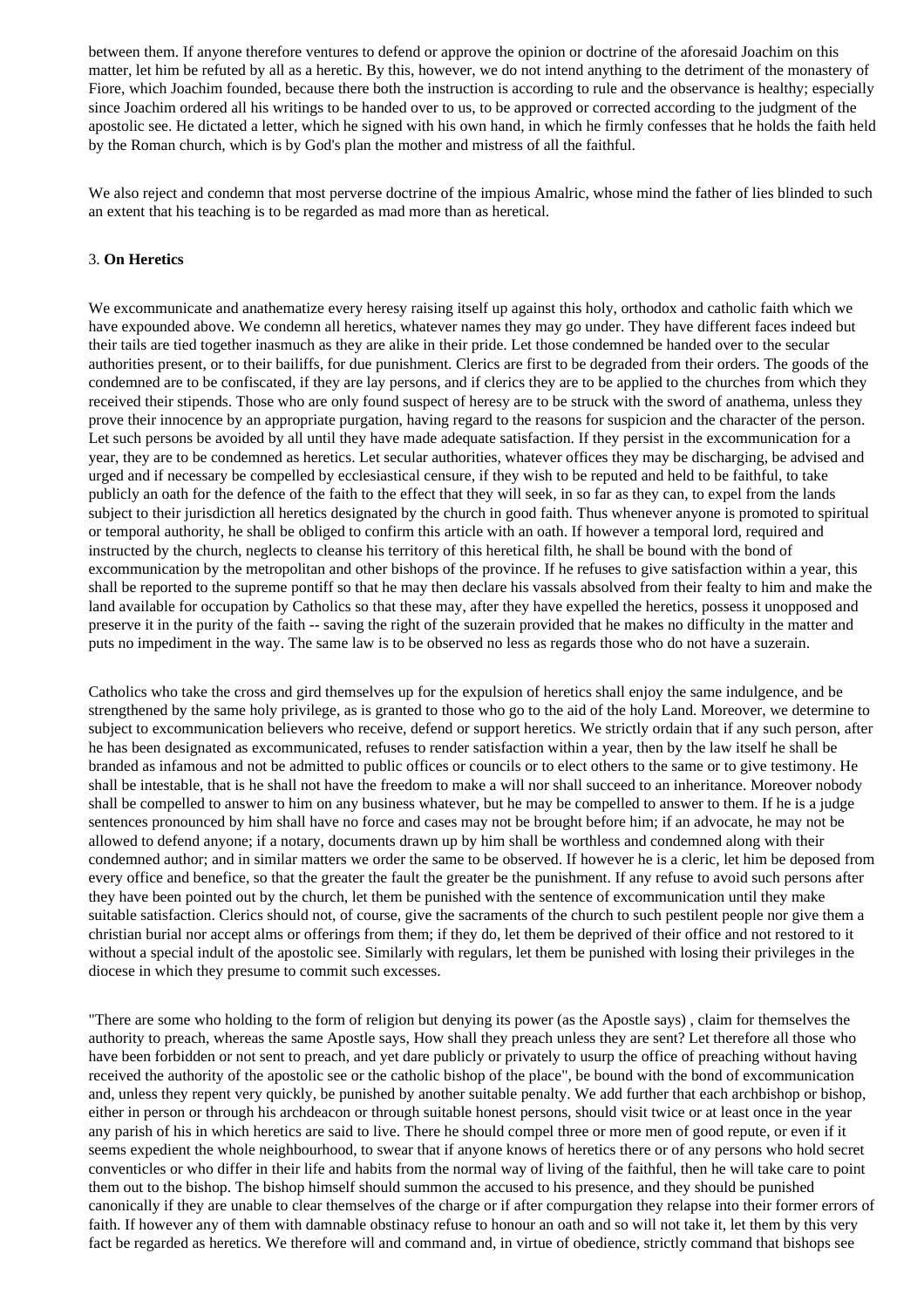carefully to the effective execution of these things throughout their dioceses, if they wish to avoid canonical penalties. If any bishop is negligent or remiss in cleansing his diocese of the ferment of heresy, then when this shows itself by unmistakeable signs he shall be deposed from his office as bishop and there shall be put in his place a suitable person who both wishes and is able to overthrow the evil of heresy.

# <span id="page-5-0"></span>4. **On the pride of the Greeks towards the Latins**

Although we would wish to cherish and honour the Greeks who in our days are returning to the obedience of the apostolic see, by preserving their customs and rites as much as we can in the Lord, nevertheless we neither want nor ought to defer to them in matters which bring danger to souls and detract from the church's honour. For, after the Greek church together with certain associates and supporters withdrew from the obedience of the apostolic see, the Greeks began to detest the Latins so much that, among other wicked things which they committed out of contempt for them, when Latin priests celebrated on their altars they would not offer sacrifice on them until they had washed them, as if the altars had been defiled thereby. The Greeks even had the temerity to rebaptize those baptized by the Latins; and some, as we are told, still do not fear to do this. Wishing therefore to remove such a great scandal from God's church, we strictly order, on the advice of this sacred council, that henceforth they do not presume to do such things but rather conform themselves like obedient sons to the holy Roman church, their mother, so that there may be one flock and one shepherd. If anyone however does dare to do such a thing, let him be struck with the sword of excommunication and be deprived of every ecclesiastical office and benefice.

# <span id="page-5-1"></span>5. **The dignity of the patriarchal sees**

Renewing the ancient privileges of the patriarchal sees, we decree, with the approval of this sacred universal synod, that after the Roman church, which through the Lord's disposition has a primacy of ordinary power over all other churches inasmuch as it is the mother and mistress of all Christ's faithful, the church of Constantinople shall have the first place, the church of Alexandria the second place, the church of Antioch the third place, and the church of Jerusalem the fourth place, each maintaining its own rank. Thus after their pontiffs have received from the Roman pontiff the pallium, which is the sign of the fullness of the pontifical office, and have taken an oath of fidelity and obedience to him they may lawfully confer the pallium on their own suffragans, receiving from them for themselves canonical profession and for the Roman church the promise of obedience. They may have a standard of the Lord's cross carried before them anywhere except in the city of Rome or wherever there is present the supreme pontiff or his legate wearing the insignia of the apostolic dignity. In all the provinces subject to their jurisdiction let appeal be made to them, when it is necessary, except for appeals made to the apostolic see, to which all must humbly defer.

# <span id="page-5-2"></span>6. **On yearly provincial councils**

As is known to have been ordained of old by the holy fathers, metropolitans should not fail to hold provincial councils each year with their suffragans in which they consider diligently and in the fear of God the correction of excesses and the reform of morals, especially among the clergy. Let them recite the canonical rules, especially those which have been laid down by this general council, so as to secure their observance, inflicting on transgressors the punishment due. In order that this may be done more effectively, let them appoint for each diocese suitable persons, that is to say prudent and honest persons, who will simply and summarily, without any jurisdiction, throughout the whole year, carefully investigate what needs correction or reform and will then faithfully report these matters to the metropolitan and suffragans and others at the next council, so that they may proceed with careful deliberation against these and other matters according to what is profitable and decent. Let them see to the observance of the things that they decree, publishing them in episcopal synods which are to be held annually in each diocese. Whoever neglects to carry out this salutary statute is to be suspended from his benefices and from the execution of his office, until his superior decides to release him.

# <span id="page-5-3"></span>7. **The correction of offences and the reform of morals**

By this inviolable constitution we decree that prelates of churches should prudently and diligently attend to the correction of their subjects' offences especially of clerics, and to the reform of morals. Otherwise the blood of such persons will be required at their hands. In order that they may be able to exercise freely this office of correction and reform, we decree that no custom or appeal can impede the execution of their decisions, unless they go beyond the form which is to be observed in such matters. The offences of canons of a cathedral church, however, which have customarily been corrected by the chapter, are to be corrected by the chapter in those churches which until now have had this custom, at the instance and on the orders of the bishop and within a suitable time-limit which the bishop will decide. If this is not done, then the bishop, mindful of God and putting an end to all opposition, is to go ahead with correcting the persons by ecclesiastical censure according as the care of souls requires, and he shall not omit to correct their other faults according as the good of souls requires, with due order however being observed in all things {3} . For the rest, if the canons stop celebrating divine services without manifest and reasonable cause, especially if this is in contempt of the bishop, then the bishop himself may celebrate in the cathedral church if he wishes, and on complaint from him, the metropolitan, as our delegate in the matter, may, when he has learned the truth,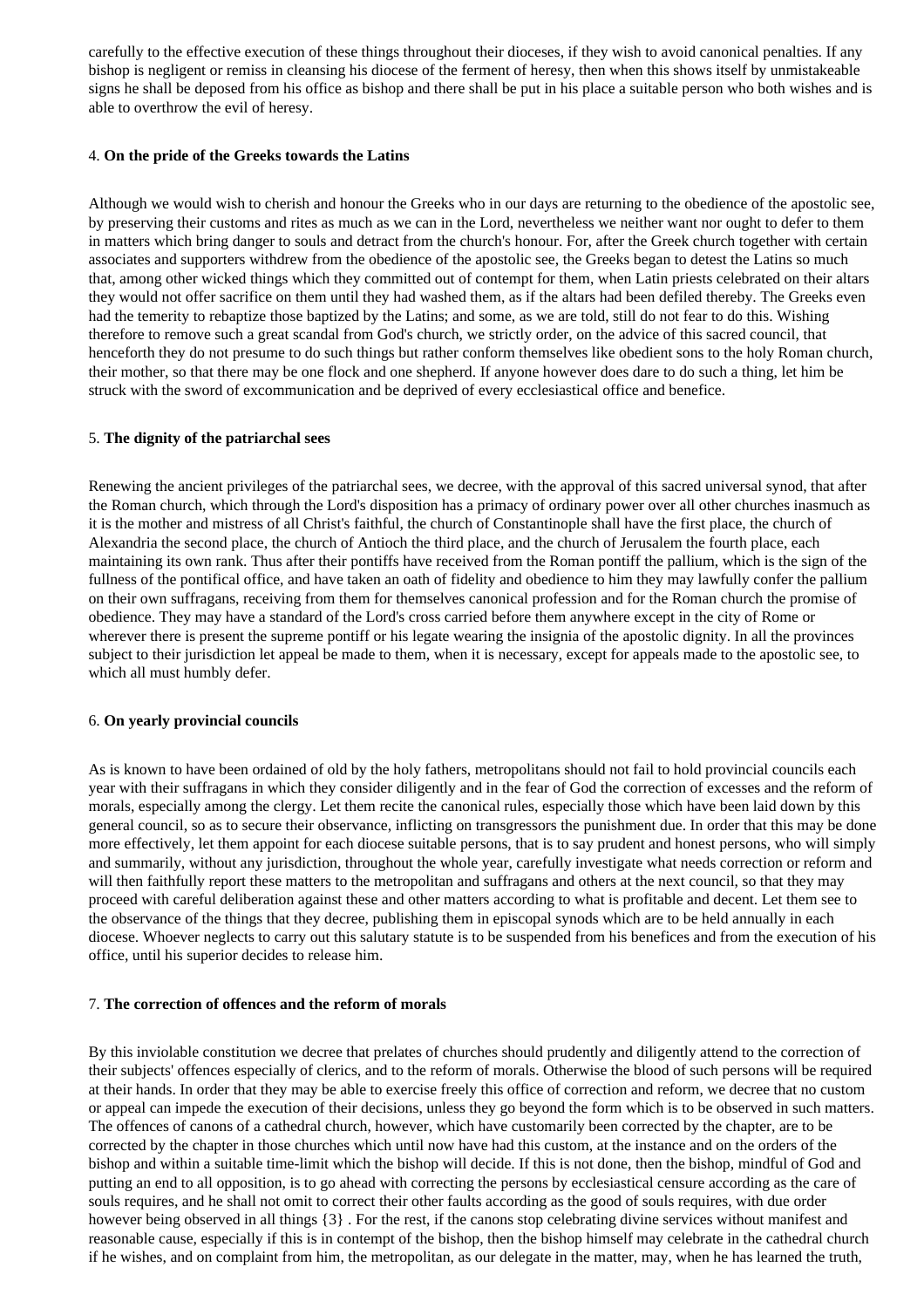punish the persons concerned in such fashion that for fear of punishment they shall not venture such action in the future. Let prelates of churches therefore carefully see that they do not turn this salutary statute into a form of financial gain or other exaction, but rather let them carry it out assiduously and faithfully, if they wish to avoid canonical punishment, since in these matters the apostolic see, directed by the Lord, will be very vigilant.

# <span id="page-6-0"></span>8. **On inquests**

"How and in what way a prelate ought to proceed to inquire into and punish the offences of his subjects may be clearly ascertained from the authorities of the new and old Testament, from which subsequent sanctions in canon law derive", as we said distinctly some time ago and now confirm with the approval of this holy council.

"For we read in the gospel that the steward who was denounced to his lord for wasting his goods heard him say : What is this that I hear about you? Give an account of your stewardship, for you can no longer be my steward. And in Genesis the Lord says : I will go down and see whether they have done altogether according to the outcry which has come to me. From these authorities it is clearly shown that not only when a subject has committed some excess but also when a prelate has done so, and the matter reaches the ears of the superior through an outcry or rumour which has come not from the malevolent and slanderous but from prudent and honest persons, and has come not only once but frequently (as the outcry suggests and the rumour proves) , then the superior ought diligently to seek out the truth before senior persons of the church. If the seriousness of the matter demands, then the fault of the offender should be subjected to canonical punishment. However, the superior should carry out the duty of his office not as if he were the accuser and the judge but rather with the rumour providing the accusation and the outcry making the denunciation. While this should be observed in the case of subjects, all the more carefully should it be observed in the case of prelates, who are set as a mark for the arrow. Prelates cannot please everyone since they are bound by their office not only to convince but also to rebuke and sometimes even to suspend and to bind. Thus they frequently incur the hatred of many people and risk ambushes. Therefore the holy fathers have wisely decreed that accusations against prelates should not be admitted readily, without careful provision being taken to shut the door not only to false but also to malicious accusations, lest with the columns being shaken the building itself collapses. They thus wished to ensure that prelates are not accused unjustly, and yet that at the same time they take care not to sin in an arrogant manner, finding a suitable medicine for each disease : namely, a criminal accusation which entails loss of status, that is to say degradation, shall in no wise be allowed unless it is preceded by a charge in lawful form. But when someone is so notorious for his offences that an outcry goes up which can no longer be ignored without scandal or be tolerated without danger, then without the slightest hesitation let action be taken to inquire into and punish his offences, not out of hate but rather out of charity. If the offence is grave, even though not involving his degradation, let him be removed from all administration, in accordance with the saying of the gospel that the steward is to be removed from his stewardship if he cannot give a proper account of it".

The person about whom the inquiry is being made ought to be present, unless he absents himself out of contumacy. The articles of the inquiry should be shown to him so that he may be able to defend himself. The names of witnesses as well as their depositions are to be made known to him so that both what has been said and by whom will be apparent; and legitimate exceptions and responses are to be admitted, lest the suppression of names leads to the bold bringing false charges and the exclusion of exceptions leads to false depositions being made. A prelate should therefore act the more diligently in correcting the offences of his subjects in proportion as he would be worthy of condemnation were he to leave them uncorrected. Notorious cases aside, he may proceed against them in three ways : namely, by accusation, denunciation and inquest. Let careful precaution nevertheless be taken in all cases lest serious loss is incurred for the sake of a small gain. Thus, just as a charge in lawful form ought to precede the accusation, so a charitable warning ought to precede the denunciation, and the publication of the charge ought to precede the inquest, with the principle always being observed that the form of the sentence shall accord with the rules of legal procedure. We do not think, however, that this order needs to be observed in all respects as regards regulars, who can be more easily and freely removed from their offices by their own superiors, when the case requires it.

## <span id="page-6-1"></span>9. **On different rites within the same faith**

Since in many places peoples of different languages live within the same city or diocese, having one faith but different rites and customs, we therefore strictly order bishops of such cities and dioceses to provide suitable men who will do the following in the various rites and languages : celebrate the divine services for them, administer the church's sacraments, and instruct them by word and example. We altogether forbid one and the same city or diocese to have more than one bishop, as if it were a body with several heads like a monster. But if for the aforesaid reasons urgent necessity demands it, the bishop of the place may appoint, after careful deliberation, a catholic bishop who is appropriate for the nations in question and who will be his vicar in the aforesaid matters and will be obedient and subject to him in all things. If any such person behaves otherwise, let him know that he has been struck by the sword of excommunication and if he does not return to his senses let him be deposed from every ministry in the church, with the secular arm being called in if necessary to quell such great insolence.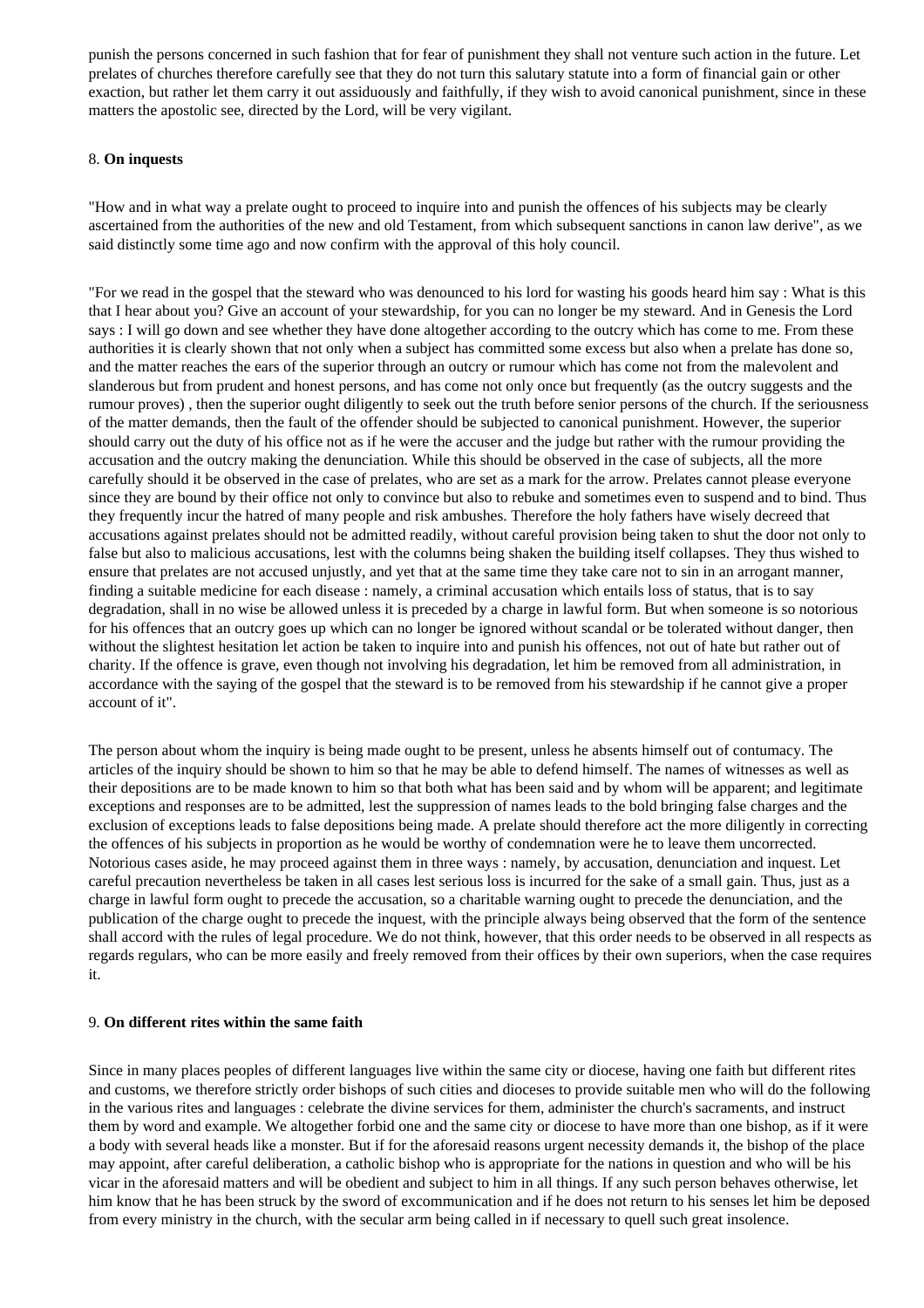## <span id="page-7-0"></span>10. **On appointing preachers**

Among the various things that are conducive to the salvation of the christian people, the nourishment of God's word is recognized to be especially necessary, since just as the body is fed with material food so the soul is fed with spiritual food, according to the words, man lives not by bread alone but by every word that proceeds from the mouth of God. It often happens that bishops by themselves are not sufficient to minister the word of God to the people, especially in large and scattered dioceses, whether this is because of their many occupations or bodily infirmities or because of incursions of the enemy or for other reasons-let us not say for lack of knowledge, which in bishops is to be altogether condemned and is not to be tolerated in the future. We therefore decree by this general constitution that bishops are to appoint suitable men to carry out with profit this duty of sacred preaching, men who are powerful in word and deed and who will visit with care the peoples entrusted to them in place of the bishops, since these by themselves are unable to do it, and will build them up by word and example. The bishops shall suitably furnish them with what is necessary, when they are in need of it, lest for want of necessities they are forced to abandon what they have begun. We therefore order that there be appointed in both cathedral and other conventual churches suitable men whom the bishops can have as coadjutors and cooperators not only in the office of preaching but also in hearing confessions and enjoining penances and in other matters which are conducive to the salvation of souls. If anyone neglects to do this, let him be subject to severe punishment.

## <span id="page-7-1"></span>11. **On schoolmasters for the poor**

Zeal for learning and the opportunity to make progress is denied to some through lack of means. The Lateran council therefore dutifully decreed that "in each cathedral church there should be provided a suitable benefice for a master who shall instruct without charge the clerics of the cathedral church and other poor scholars, thus at once satisfying the teacher's needs and opening up the way of knowledge to learners". This decree, however, is very little observed in many churches. We therefore confirm it and add that not only in every cathedral church but also in other churches with sufficient resources, a suitable master elected by the chapter or by the greater and sounder part of it, shall be appointed by the prelate to teach grammar and other branches of study, as far as is possible, to the clerics of those and other churches. The metropolitan church shall have a theologian to teach scripture to priests and others and especially to instruct them in matters which are recognized as pertaining to the cure of souls. The income of one prebend shall be assigned by the chapter to each master, and as much shall be assigned by the metropolitan to the theologian. The incumbent does not by this become a canon but he receives the income of one as long as he continues to teach. If the metropolitan church finds providing for two masters a burden, let it provide for the theologian in the aforesaid way but get adequate provision made for the grammarian in another church of the city or diocese.

## <span id="page-7-2"></span>12. **On general chapters of monks**

In every kingdom or province let there be held every three years, saving the right of diocesan bishops, a general chapter of those abbots, and priors who do not have abbots over them, who have not been accustomed to hold one. All should attend, unless they have a canonical impediment, at one of the monasteries which is suitable for the purpose; with this limitation, that none of them brings with him more than six mounts and eight persons. Let them invite in charity, at the start of this innovation, two neighbouring Cistercian abbots to give them appropriate advice and help, since from long practice the Cistercians are well informed about holding such chapters. The two abbots shall then coopt without opposition two suitable persons from among them. The four of them shall then preside over the whole chapter, in such a way however that none of them assumes the leadership; so that they can if necessary be changed after careful deliberation. This kind of chapter shall be held continuously over a certain number of days, according to Cistercian custom. They shall treat carefully of the reform of the order and the observance of the rule. What has been decided, with the approval of the four presiding, is to be observed inviolably by all without any excuse or contradiction or appeal. They shall also decide where the next chapter is to be held. Those attending shall lead a common life and divide out proportionately all the common expenses. If they cannot all live in the same house, let them at least live in groups in various houses.

Let religious and circumspect persons be appointed at the chapter who will make it their business to visit on our behalf all the abbeys of the kingdom or province, of both monks and nuns, according to the manner prescribed for them. Let them correct and reform what seems to need correction and reform. Thus if they know of the superior of a place who should certainly be removed from office, let them denounce the person to the bishop concerned so that he may see to his or her removal. If the bishop will not do this, let the visitors themselves refer the matter to the apostolic see for examination. We wish and command canons regular to observe this according to their order. If there emerges out of this innovation any difficulty that cannot be resolved by the aforesaid persons, let it be referred, without offence being given, to the judgment of the apostolic see; but let the other matters, about which after careful deliberation they were in agreement, be observed without breach. Diocesan bishops, moreover, should take care to reform the monasteries under their jurisdiction, so that when the aforesaid visitors arrive they will find in them more to commend than to correct. Let them be very careful lest the said monasteries are weighed down by them with unjust burdens, for just as we wish the rights of superiors to be upheld so we do not wish to support wrongs done to subjects. Furthermore, we strictly command both diocesan bishops and those who preside at chapters to restrain by ecclesiastical censure, without appeal, advocates, patrons, lords' deputies, governors, officials, magnates, knights, and any other people, from daring to cause harm to monasteries in respect of their persons and their goods. Let them not fail to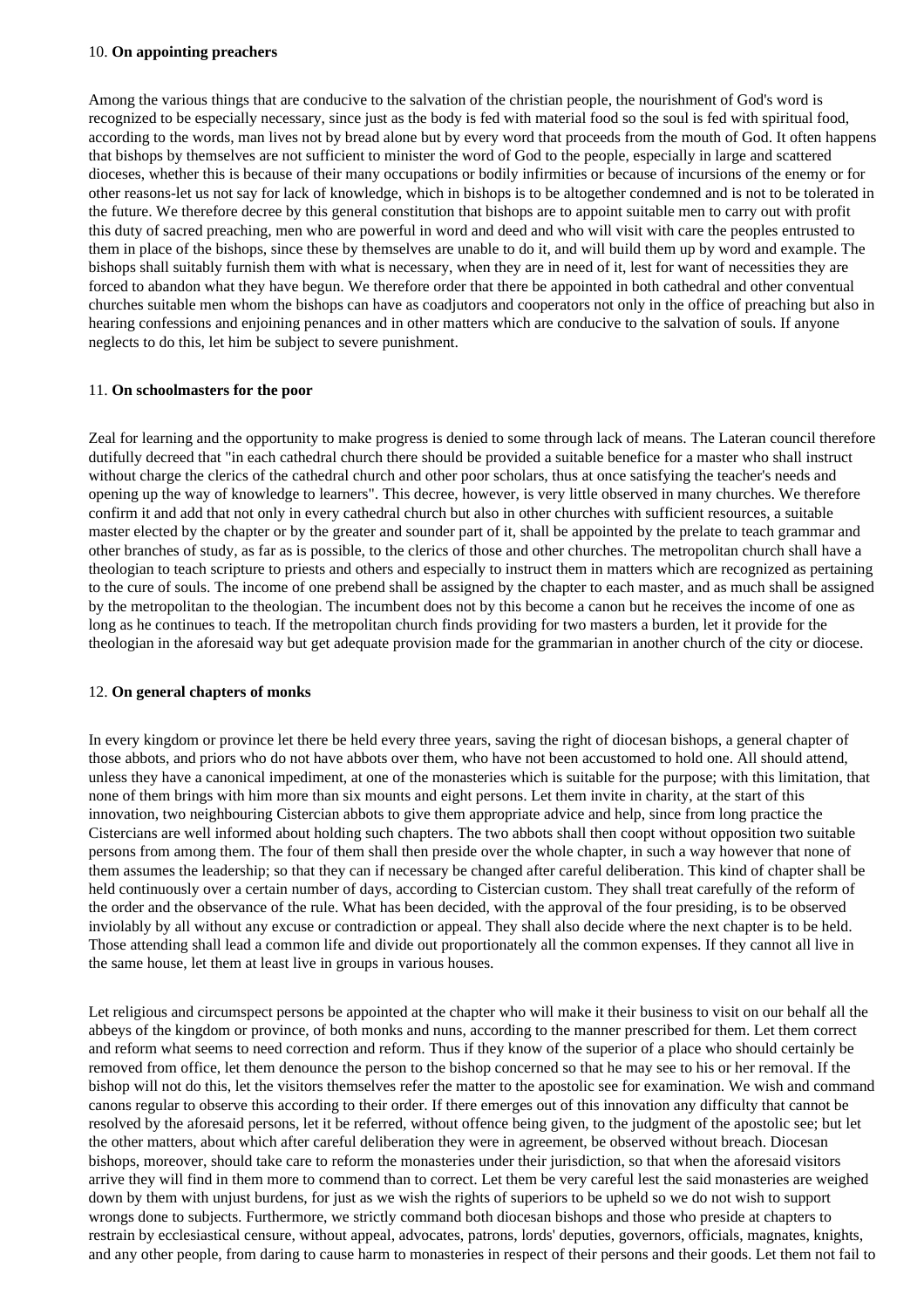compel such persons, if by chance they do cause harm, to make satisfaction, so that almighty God may be served more freely and more peacefully.

# <span id="page-8-0"></span>13. **A prohibition against new religious orders**

Lest too great a variety of religious orders leads to grave confusion in God's church, we strictly forbid anyone henceforth to found a new religious order. Whoever wants to become a religious should enter one of the already approved orders. Likewise, whoever wishes to found a new religious house should take the rule and institutes from already approved religious orders. We forbid, moreover, anyone to attempt to have a place as a monk in more than one monastery or an abbot to preside over more than one monastery.

# <span id="page-8-1"></span>14. **Clerical incontinence**

In order that the morals and conduct of clerics may be reformed for the better, let all of them strive to live in a continent and chaste way, especially those in holy orders. Let them beware of every vice involving lust, especially that on account of which the wrath of God came down from heaven upon the sons of disobedience, so that they may be worthy to minister in the sight of almighty God with a pure heart and an unsullied body. Lest the ease of receiving pardon prove an incentive to sin, we decree that those who are caught giving way to the vice of incontinence are to be punished according to canonical sanctions, in proportion to the seriousness of their sins. We order such sanctions to be effectively and strictly observed, in order that those whom the fear of God does not hold back from evil may at least be restrained from sin by temporal punishment. Therefore anyone who has been suspended for this reason and presumes to celebrate divine services, shall not only be deprived of his ecclesiastical benefices but shall also, on account of his twofold fault, be deposed in perpetuity. Prelates who dare to support such persons in their wickedness, especially if they do it for money or for some other temporal advantage, are to be subject to like punishment. Those clerics who have not renounced the marriage bond, following the custom of their region, shall be punished even more severely if they fall into sin, since for them it is possible to make lawful use of matrimony.

# <span id="page-8-2"></span>15. **Clerical gluttony and drunkeness**

All clerics should carefully abstain from gluttony and drunkenness. They should temper the wine to themselves and themselves to the wine. Let no one be urged to drink, since drunkenness obscures the intellect and stirs up lust. Accordingly we decree that that abuse is to be entirely abolished whereby in some places drinkers bind themselves to drink equal amounts, and that man is most praised who makes the most people drunk and himself drains the deepest cups. If anyone shows himself worthy of blame in these matters, let him be suspended from his benefice or office, unless after being warned by his superior he makes suitable satisfaction. We forbid all clerics to hunt or to fowl, so let them not presume to have dogs or birds for fowling  $\{4\}$ .

# <span id="page-8-3"></span>16. **Decorum in the dress and behaviour of clerics**

Clerics should not practice callings or business of a secular nature, especially those that are dishonourable. They should not watch mimes, entertainers and actors. Let them avoid taverns altogether, unless by chance they are obliged by necessity on a journey. They should not play at games of chance or of dice, nor be present at such games. They should have a suitable crown and tonsure, and let them diligently apply themselves to the divine services and other good pursuits. Their outer garments should be closed and neither too short nor too long. Let them not indulge in red or green cloths, long sleeves or shoes with embroidery or pointed toes, or in bridles, saddles, breast-plates and spurs that are gilded or have other superfluous ornamentation. Let them not wear cloaks with sleeves at divine services in a church, nor even elsewhere, if they are priests or parsons, unless a justifiable fear requires a change of dress. They are not to wear buckles or belts ornamented with gold or silver, or even rings except for those whose dignity it befits to have them. All bishops should wear outer garments of linen in public and in church, unless they have been monks, in which case they should wear the monastic habit; and let them not wear their cloaks loose in public but rather fastened together behind the neck or across the chest.

# <span id="page-8-4"></span>17. **Dissolute prelates**

We regretfully relate that not only certain lesser clerics but also some prelates of churches pass almost half the night in unnecessary feasting and forbidden conversation, not to mention other things, and leaving what is left of the night for sleep, they are barely roused at the dawn chorus of the birds and pass away the entire morning in a continuous state of stupor. There are others who celebrate mass barely four times a year and, what is worse, do not bother to attend; if they happen to be present when it is being celebrated, they flee the silence of the choir and pay attention to conversations of the laity outside and so while they attend to talk that is unnecessary for them, they do not give an attentive ear to the things of God. We altogether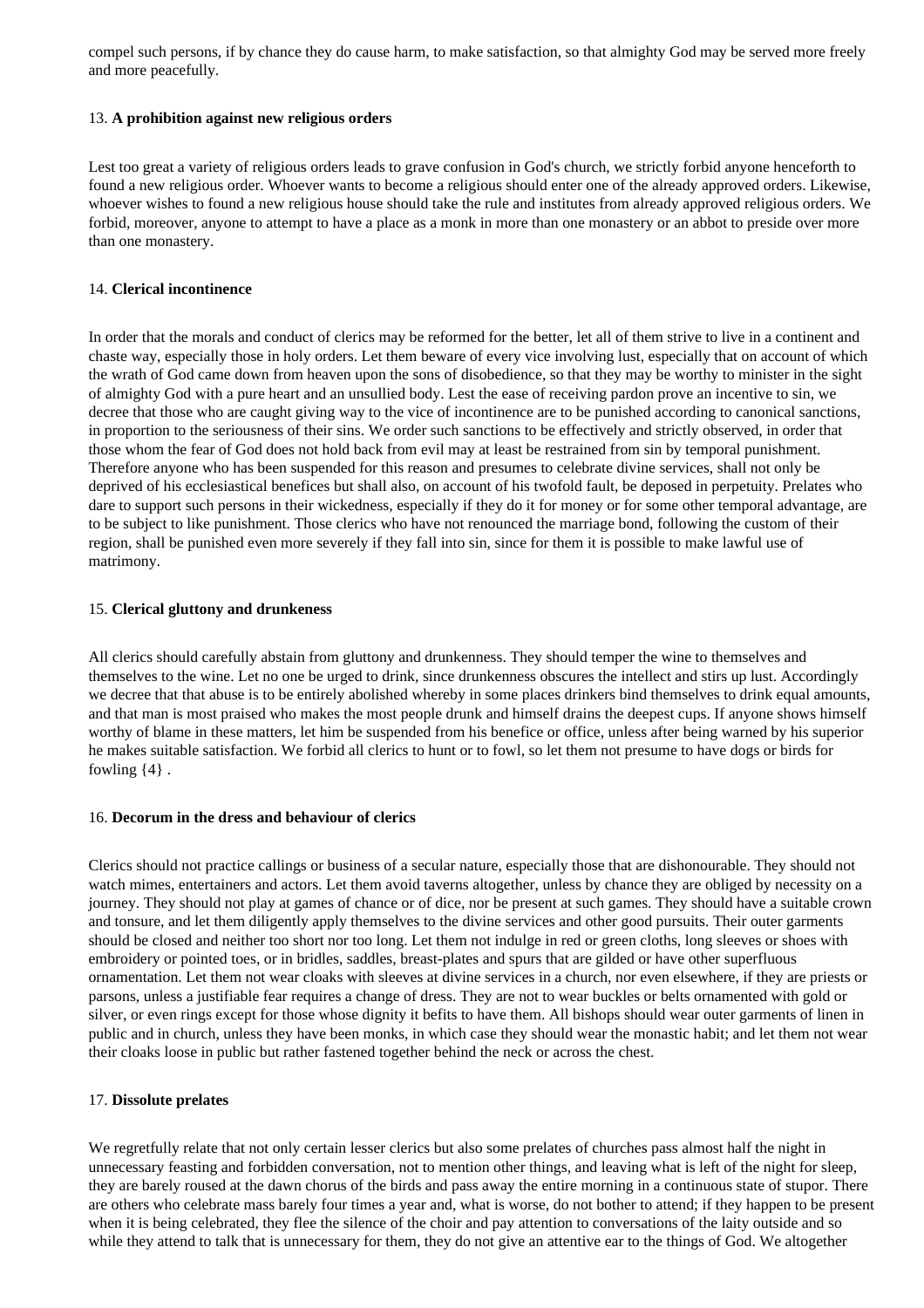forbid these and similar things on pain of suspension. We strictly command such persons, in virtue of obedience, to celebrate the divine office, day and night alike, as far as God allows them, with both zeal and devotion.

# <span id="page-9-0"></span>18. **Clerics to dissociate from shedding-blood**

No cleric may decree or pronounce a sentence involving the shedding of blood, or carry out a punishment involving the same, or be present when such punishment is carried out. If anyone, however, under cover of this statute, dares to inflict injury on churches or ecclesiastical persons, let him be restrained by ecclesiastical censure. A cleric may not write or dictate letters which require punishments involving the shedding of blood, in the courts of princes this responsibility should be entrusted to laymen and not to clerics. Moreover no cleric may be put in command of mercenaries or crossbowmen or suchlike men of blood; nor may a subdeacon, deacon or priest practise the art of surgery, which involves cauterizing and making incisions; nor may anyone confer a rite of blessing or consecration on a purgation by ordeal of boiling or cold water or of the red-hot iron, saving nevertheless the previously promulgated prohibitions regarding single combats and duels.

# <span id="page-9-1"></span>19. **That profane objects may not be stored in churches**

We are unwilling to tolerate the fact that certain clerics deposit in churches their own and even others' furniture, so that the churches look like lay houses rather than basilicas of God, regardless of the fact that the Lord would not allow a vessel to be carried through the temple. There are others who not only leave their churches uncared for but also leave the service vessels and ministers' vestments and altar cloths and even corporals so dirty that they at times horrify some people. Because zeal for God's house consumes us, we strictly forbid objects of this kind to be allowed into churches, unless they have to be taken in on account of enemy incursions or sudden fires or other urgent necessities, and then in such a way that when the emergency is over the objects are taken back to where they came from. We also order the aforesaid churches, vessels, corporals and vestments to be kept neat and clean. For it seems too absurd to take no notice of squalor in sacred things when it is unbecoming even in profane things.

# <span id="page-9-2"></span>20. **Chrism and the Eucharist to be kept under lock and key**

We decree that the chrism and the eucharist are to be kept locked away in a safe place in all churches, so that no audacious hand can reach them to do anything horrible or impious. If he who is responsible for their safe-keeping leaves them around carelessly, let him be suspended from office for three months; if anything unspeakable happens on account of his carelessness, let him be subject to graver punishment.

# <span id="page-9-3"></span>21. **On yearly confession to one's own priest, yearly communion, the confessional seal**

All the faithful of either sex, after they have reached the age of discernment, should individually confess all their sins in a faithful manner to their own priest at least once a year, and let them take care to do what they can to perform the penance imposed on them. Let them reverently receive the sacrament of the eucharist at least at Easter unless they think, for a good reason and on the advice of their own priest, that they should abstain from receiving it for a time. Otherwise they shall be barred from entering a church during their lifetime and they shall be denied a christian burial at death. Let this salutary decree be frequently published in churches, so that nobody may find the pretence of an excuse in the blindness of ignorance. If any persons wish, for good reasons, to confess their sins to another priest let them first ask and obtain the permission of their own priest; for otherwise the other priest will not have the power to absolve or to bind them. The priest shall be discerning and prudent, so that like a skilled doctor he may pour wine and oil over the wounds of the injured one. Let him carefully inquire about the circumstances of both the sinner and the sin, so that he may prudently discern what sort of advice he ought to give and what remedy to apply, using various means to heal the sick person. Let him take the utmost care, however, not to betray the sinner at all by word or sign or in any other way. If the priest needs wise advice, let him seek it cautiously without any mention of the person concerned. For if anyone presumes to reveal a sin disclosed to him in confession, we decree that he is not only to be deposed from his priestly office but also to be confined to a strict monastery to do perpetual penance.

# <span id="page-9-4"></span>22. **Physicians of the body to advise patients to call physicians of the soul**

As sickness of the body may sometimes be the result of sin -- as the Lord said to the sick man whom he had cured, Go and sin no more, lest something worse befall you -- so we by this present decree order and strictly command physicians of the body, when they are called to the sick, to warn and persuade them first of all to call in physicians of the soul so that after their spiritual health has been seen to they may respond better to medicine for their bodies, for when the cause ceases so does the effect. This among other things has occasioned this decree, namely that some people on their sickbed, when they are advised by physicians to arrange for the health of their souls, fall into despair and so the more readily incur the danger of death. If any physician transgresses this our constitution, after it has been published by the local prelates, he shall be barred from entering a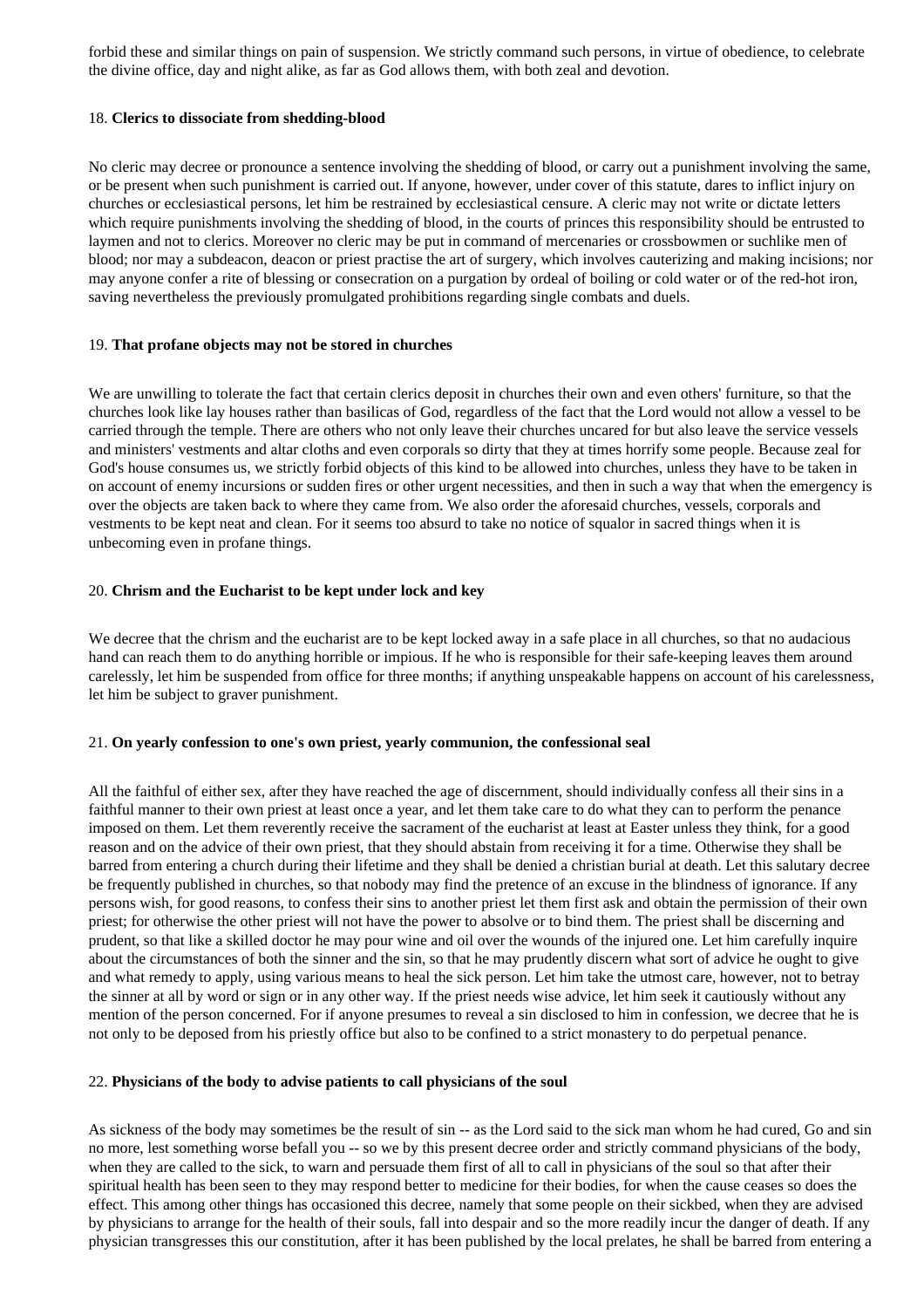church until he has made suitable satisfaction for a transgression of this kind. Moreover, since the soul is much more precious than the body, we forbid any physician, under pain of anathema, to prescribe anything for the bodily health of a sick person that may endanger his soul.

## <span id="page-10-0"></span>23. **Churches are to be without a prelate for no more than 3 months**

Lest a rapacious wolf attack the Lord's flock for want of a shepherd, or lest a widowed church suffer grave injury to its good, we decree, desiring to counteract the danger to souls in this matter and to provide protection for the churches, that a cathedral church or a church of the regular clergy is not to remain without a prelate for more than three months. If the election has not been held within this time, provided there is no just impediment, then those who ought to have made the election are to lose the power to elect for that time and it is to devolve upon the person who is recognized as the immediate superior. The person upon whom the power has devolved, mindful of the Lord, shall not delay beyond three months in canonically providing the widowed church, with the advice of his chapter and of other prudent men, with a suitable person from the same church, or from another if a worthy candidate cannot be found in the former, if he wishes to avoid canonical penalty.

# <span id="page-10-1"></span>24. **Democratic election of pastors**

On account of the various forms of elections which some try to invent, there arise many difficulties and great dangers for the bereaved churches. We therefore decree that at the holding of an election, when all are present who ought to, want to and conveniently can take part, three trustworthy persons shall be chosen from the college who will diligently find out, in confidence and individually, the opinions of everybody. After they have committed the result to writing, they shall together quickly announce it. There shall be no further appeal, so that after a scrutiny that person shall be elected upon whom all or the greater *or sounder* part of the chapter agree. Or else the power of electing shall be committed to some suitable persons who, acting on behalf of everybody, shall provide the bereaved church with a pastor. Otherwise the election made shall not be valid, unless perchance it was made by all together as if by divine inspiration and without flaw. Those who attempt to make an election contrary to the aforesaid forms shall be deprived of the power of electing on that occasion. We absolutely forbid anyone to appoint a proxy in the matter of an election, unless he is absent from the place where he ought to receive the summons and is detained from coming by a lawful impediment. He shall take an oath about this, if necessary, and then he may commit his representation to one of the college, if he so wishes. We also condemn clandestine elections and order that as soon as an election has taken place it should be solemnly published.

## <span id="page-10-2"></span>25. **Invalid elections**

Whoever presumes to consent to his being elected through abuse of the secular power, against canonical freedom, both forfeits the benefit of being elected and becomes ineligible, and he cannot be elected to any dignity without a dispensation. Those who venture to take part in elections of this kind, which we declare to be invalid by the law itself, shall be suspended from their offices and benefices for three years and during that time shall be deprived of the power to elect.

## <span id="page-10-3"></span>26. **Nominees for prelatures to be carefully screened**

There is nothing more harmful to God's church than for unworthy prelates to be entrusted with the government of souls. Wishing therefore to provide the necessary remedy for this disease, we decree by this irrevocable constitution that when anyone has been entrusted with the government of souls, then he who holds the right to confirm him should diligently examine both the process of the election and the character of the person elected, so that when everything is in order he may confirm him. For, if confirmation was granted in advance when everything was not in order, then not only would the person improperly promoted have to be rejected but also the author of the improper promotion would have to be punished. We decree that the latter shall be punished in the following way : if his negligence has been proved, especially if he has approved a man of insufficient learning or dishonest life or unlawful age, he shall not only lose the power of confirming the person's first successor but shall also, lest by any chance he escapes punishment, be suspended from receiving the fruits of his own benefice until it is right for him to be granted a pardon. If he is convicted of having erred intentionally in the matter, then he is to be subject to graver punishment. Bishops too, if they wish to avoid canonical punishment, should take care to promote to holy orders and to ecclesiastical dignities men who will be able to discharge worthily the office entrusted to them. Those who are immediately subject to the Roman pontiff shall, to obtain confirmation of their office, present themselves personally to him, if this can conveniently be done, or send suitable persons through whom a careful inquiry can be made about the process of the election and the persons elected. In this way, on the strength of the pontiff's informed judgment, they may finally enter into the fullness of their office, when there is no impediment in canon law. For a time, however, those who are in very distant parts, namely outside Italy, if they were elected peaceably, may by dispensation, on account of the needs and benefit of the churches, administer in things spiritual and temporal, but in such a way that they alienate nothing whatever of the church's goods. They may receive the customary consecration or blessing.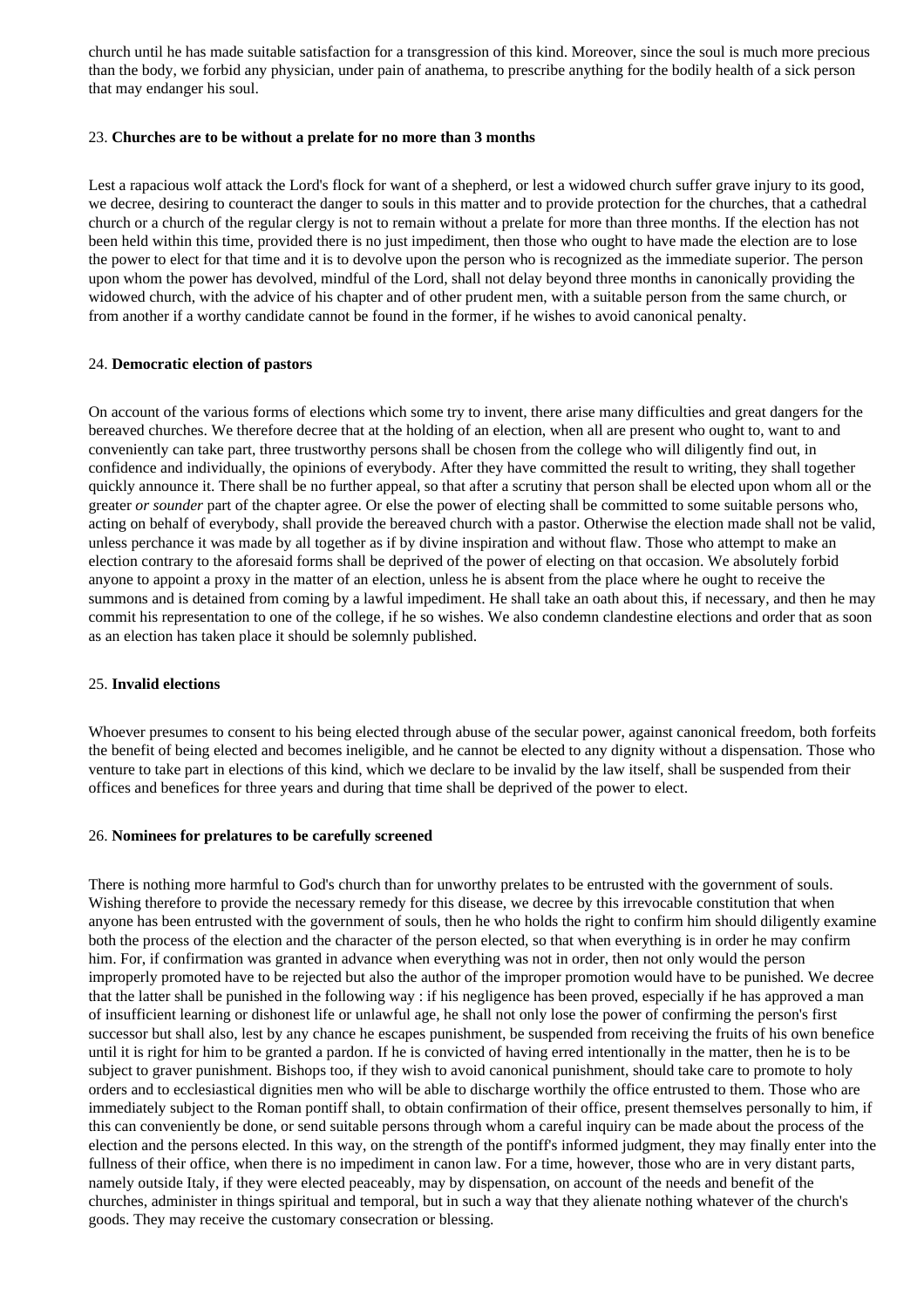# <span id="page-11-0"></span>27. **Candidates for the priesthood to be carefully trained and scrutinized**

To guide souls is a supreme art. We therefore strictly order bishops carefully to prepare those who are to be promoted to the priesthood and to instruct them, either by themselves or through other suitable persons, in the divine services and the sacraments of the church, so that they may be able to celebrate them correctly. But if they presume henceforth to ordain the ignorant and unformed, which can indeed easily be detected, we decree that both the ordainers and those ordained are to be subject to severe punishment. For it is preferable, especially in the ordination of priests, to have a few good ministers than many bad ones, for if a blind man leads another blind man, both will fall into the pit.

## <span id="page-11-1"></span>28. **Who asks to resign must resign**

Certain persons insistently ask for permission to resign and obtain it, but then do not resign. Since in such a request to resign they would seem to have in mind either the good of the churches over which they preside or their own well-being, neither of which do we wish to be impeded either by the arguments of any people seeking their own interests or even by a certain fickleness, we therefore decree that such persons are to be compelled to resign.

# <span id="page-11-2"></span>29. **Multiple benefices require papal dispensation**

With much foresight it was forbidden in the Lateran council for anyone to receive several ecclesiastical dignities and several parish churches, contrary to the regulations of the sacred canons, on pain of both the recipient losing what he had received and the conferrer being deprived of the power to confer. On account of the presumption and covetousness of certain persons, however, none or little fruit is resulting from this statute. We therefore, desiring to remedy the situation more clearly and expressly, ordain by this present decree that whoever receives any benefice with the cure of souls attached, if he was already in possession of such a benefice, shall be deprived by the law itself of the benefice held first, and if perchance he tries to retain this he shall also be deprived of the second benefice. Moreover, the person who has the right to confer the first benefice may freely bestow it, after the recipient has obtained a second benefice, on someone who seems to deserve it. If he delays in conferring it beyond three months, however, then not only is the collation to devolve upon another person, according to the statute of the Lateran council, but also he shall be compelled to assign to the use of the church belonging to the benefice as much of his own income as is established as having been received from the benefice while it was vacant. We decree that the same is to be observed with regard to parsonages adding that nobody shall presume to hold several dignities or parsonages in the same church even if they do not have the cure of souls. As for exalted and lettered persons, however, who should be honoured with greater benefices, it is possible for them to be dispensed by the apostolic see, when reason demands it.

# <span id="page-11-3"></span>30. **Penalties for bestowing ecclesiatical benefices on the unworthy**

It is very serious and absurd that prelates of churches, when they can promote suitable men to ecclesiastical benefices, are not afraid to choose unworthy men who lack both learning and honesty of behaviour and who follow the urgings of the flesh rather than the judgment of reason. Nobody of a sound mind is ignorant of how much damage to churches arises from this. Wishing therefore to remedy this ill, we order that they pass over unworthy persons and appoint suitable persons who are willing and able to offer a pleasing service to God and to the churches, and that careful inquiry be made about this each year at the provincial council. Therefore he who has been found guilty after a first and second correction is to be suspended from conferring benefices by the provincial council, and a prudent and honest person is to be appointed at the same council to make up for the suspended person's failure in this matter. The same is to be observed with regard to chapters who offend in these matters. The offence of a metropolitan, however, shall be left by the council to be reported to the judgment of the superior. In order that this salutary provision may have fuller effect, a sentence of suspension of this kind may not be relaxed at all without the authority of the Roman pontiff or of the appropriate patriarch, so that in this too the four patriarchal sees shall be specially honoured.

## <span id="page-11-4"></span>31. **Canons' sons cannot be canons where their fathers are**

In order to abolish a very bad practice that has grown up in many churches, we strictly forbid the sons of canons, especially if they are illegitimate, to become canons in the secular churches in which their fathers hold office. If the contrary is attempted, we declare it to be invalid. Those who attempt to make such persons canons are to be suspended from their benefices.

# <span id="page-11-5"></span>32. **Parish priests to have adequate incomes**

There has grown up in certain parts a vicious custom which should be eradicated, namely that patrons of parish churches and certain other people claim the incomes from the churches wholly for themselves and leave to the priests, for the appointed services, such a small portion that they cannot live fittingly on it. For in some regions, as we have learnt for certain, parish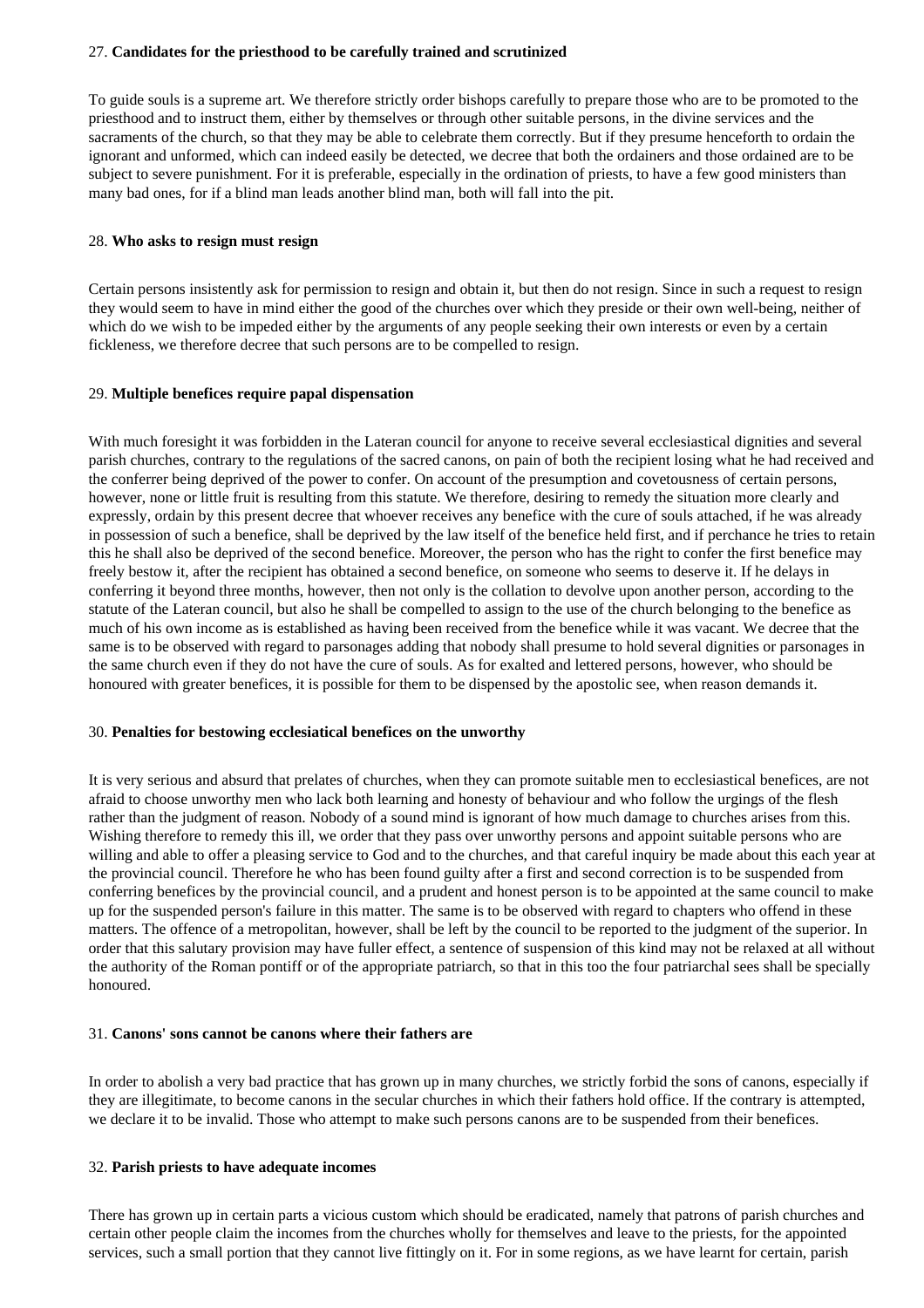priests receive for their sustenance only a quarter of a quarter, that is to say a sixteenth, of the tithes. Whence it comes about in these regions that almost no parish priest can be found who is even moderately learned. As the mouth of the ox should not be muzzled when it is treading out the grain, and he who serves at the altar should live from it, we therefore decree that, notwithstanding any custom of a bishop or a patron or anyone else, a sufficient portion is to be assigned to the priest. He who has a parish church is to serve it not through a vicar but in person, in the due form which the care of that church requires, unless by chance the parish church is annexed to a prebend or a dignity. In that case we allow that he who has such a prebend or dignity should make it his business, since he must serve in the greater church, to have a suitable and permanent vicar canonically instituted in the parish church; and the latter is to have, as has been said, a fitting portion from the revenues of the church. Otherwise let him know that by the authority of this decree he is deprived of the parish church, which is freely to be conferred on someone else who is willing and able to do what has been said. We utterly forbid anyone to dare deceitfully to confer a pension on another person, as it were as a benefice, from the revenues of a church which has to maintain its own priest.

## <span id="page-12-0"></span>33. **Renumeration for visitations to be reasonable**

Procurations which are due, by reason of a visitation, to bishops, archdeacons or any other persons, as well as to legates or nuncios of the apostolic see, should by no means be exacted, without a clear and necessary reason, unless the visitations were carried out in person, and then let them observe the moderation in transport and retinue laid down in the Lateran council. We add the following moderation with regard to legates and nuncios of the apostolic see : that when it is necessary for them to stay in any place, and in order that the said place may not be burdened too much on their behalf, they may receive moderate procurations from other churches and persons that have not yet been burdened with procurations of their own, on condition that the number of procurations does-not exceed the number of days in the stay; and when any of the churches or persons have not sufficient means of their own, two or more of them may be combined into one. Those who exercise the office of visitation, moreover, shall not seek their own interests but rather those of Jesus Christ, by devoting themselves to preaching and exhortation, to correction and reformation, so that they may bring back fruit which does not perish. He who dares to do the contrary shall both restore what he has received and pay a like amount in compensation to the church which he has thus burdened.

## <span id="page-12-1"></span>34. **Prelates forbidden to procure ecclesiastical services at a profit**

Many prelates, in order to meet the cost of a procuration or some service to a legate or some other person, extort from their subjects more than they pay out, and in trying to extract a profit from their losses they look for booty rather than help in their subjects. We forbid this to happen in the future. If by chance anyone does attempt it, he shall restore what he has extorted and be compelled to give the same amount to the poor. The superior to whom a complaint about this has been submitted shall suffer canonical punishment if he is negligent in executing this statute.

# <span id="page-12-2"></span>35. **On appeal procedures**

In order that due honour may be given to judges and consideration be shown to litigants in the matter of trouble and expenses, we decree that when somebody sues an adversary before the competent judge, he shall not appeal to a superior judge before judgment has been given, without a reasonable cause; but rather let him proceed with his suit before the lower judge, without it being possible for him to obstruct by saying that he sent a messenger to a superior judge or even procured letters from him before they were assigned to the delegated judge. When, however, he thinks that he has reasonable cause for appealing and has stated the probable grounds of the appeal before the same judge, such namely that if they were proved they would be reckoned legitimate, the superior judge shall examine the appeal. If the latter thinks the appeal is unreasonable, he shall send the appellant back to the lower judge and sentence him to pay the costs of the other party; otherwise he shall go ahead, saving however the canons about major cases being referred to the apostolic see.

## <span id="page-12-3"></span>36. **On interlocutory sentences**

Since the effect ceases when the cause ceases, we decree that if an ordinary judge or a judge delegate has pronounced a comminatory or an interlocutory sentence which would prejudice one of the litigants if its execution was ordered, and then acting on good advice refrains from putting it into effect, he shall proceed freely in hearing the case, notwithstanding any appeal made against such a comminatory or interlocutory sentence, provided he is not open to suspicion for some other legitimate reason. This is so that the process is not held up for frivolous reasons.

## <span id="page-12-4"></span>37. **On Summons by Apostolic Letter**

Some people, abusing the favour of the apostolic see, try to obtain letters from it summoning people to distant judges, so that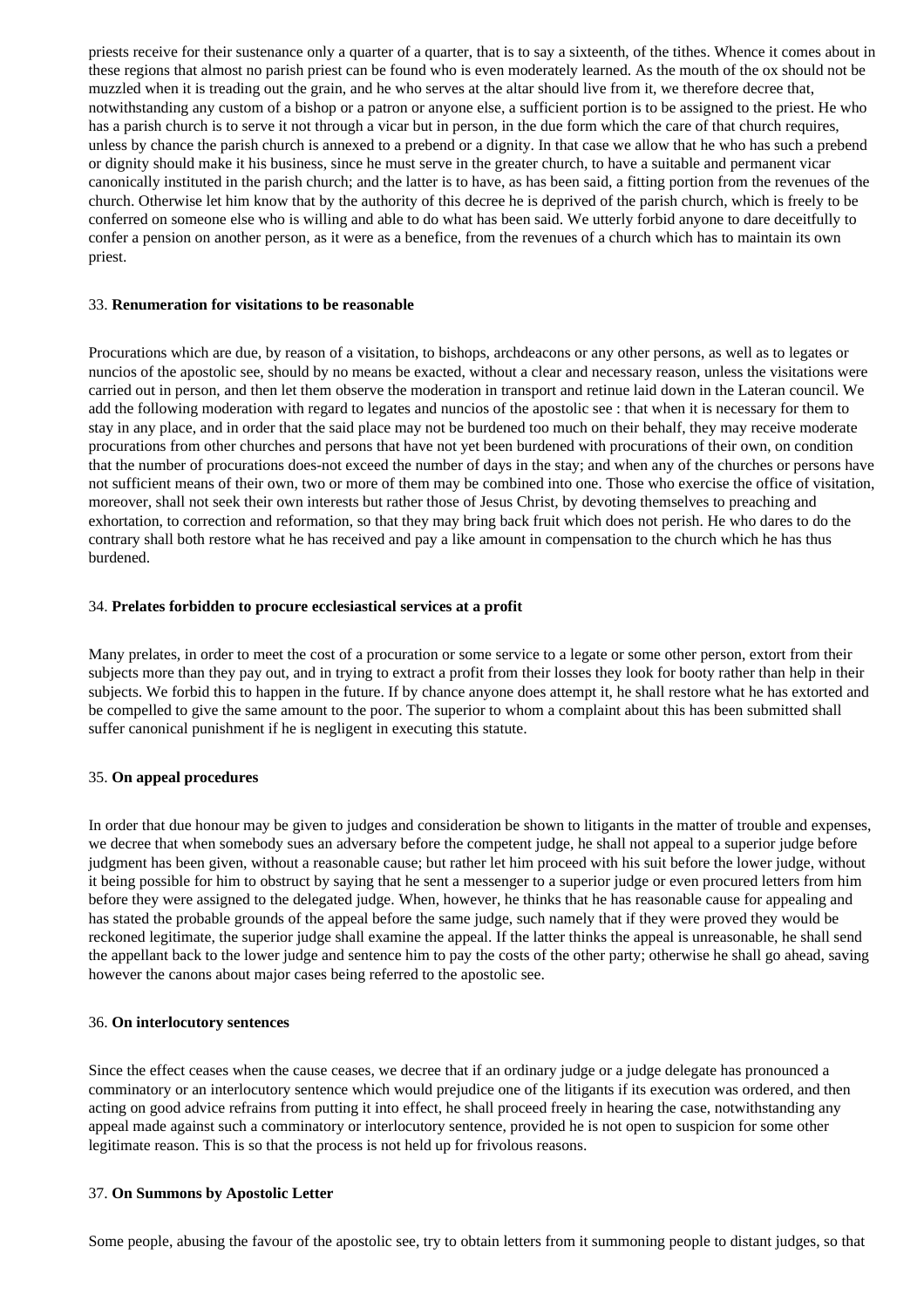the defendant, wearied by the labour and expense of the action, is forced to give in or to buy off the importunate bringer of the action. A trial should not open the way to injustices that are forbidden by respect for the law. We therefore decree that nobody may be summoned by apostolic letters to a trial that is more than two days' journey outside his diocese, unless the letters were procured with the agreement of both parties or expressly mention this constitution. There are other people who, turning to a new kind of trade, in order to revive complaints that are dormant or to introduce new questions, make up suits for which they procure letters from the apostolic see without authorization from their superiors. They then offer the letters for sale either to the defendant, in return for his not being vexed with trouble and expense on account of them, or to the plaintiff, in order that by means of them he may wear out his adversary with undue distress. Lawsuits should be limited rather than encouraged. We therefore decree by this general constitution that if anyone henceforth presumes to seek apostolic letters on any matter without a special mandate from his superior, then the letters are invalid and he is to be punished as a forger, unless by chance persons are involved for whom a mandate should not in law be demanded.

## <span id="page-13-0"></span>38. **Written records of trials to be kept**

An innocent litigant can never prove the truth of his denial of a false assertion made by an unjust judge, since a denial by the nature of things does not constitute a direct proof. We therefore decree, lest falsehood prejudice truth or wickedness prevail over justice, that in both ordinary and extraordinary trials the judge shall always employ either a public official, if he can find one, or two suitable men to write down faithfully all the judicial acts -- that is to say the citations, adjournments, objections and exceptions, petitions and replies, interrogations, confessions, depositions of witnesses, productions of documents, interlocutions {5} , appeals, renunciations, final decisions and the other things that ought to be written down in the correct order -- stating the places, times and persons. Everything thus written down shall be given to the parties in question, but the originals shall remain with the scribes, so that if a dispute arises over how the judge conducted the case, the truth can be established from the originals. With this measure being applied, such deference will be paid to honest and prudent judges that justice for the innocent will not be harmed by imprudent and wicked judges. A judge who neglects to observe this constitution shall, if some difficulty arises from his negligence, be punished as he deserves by a superior judge; nor shall presumption be made in favour of his handling of the case except insofar as it accords with the legal documents.

#### <span id="page-13-1"></span>39. **On knowingly receiving stolen goods**

It often happens, when a person has been unjustly robbed and the object has been transferred by the robber to a third party, that he is not helped by an action of restitution against the new possessor because he has lost the advantage of possession, and he loses in effect the right of ownership on account of the difficulty of proving his case. We therefore decree, notwithstanding the force of civil law, that if anyone henceforth knowingly receives such a thing, then the one robbed shall be favoured by his being awarded restitution against the one in possession. For the latter as it were succeeds the robber in his vice, inasmuch as there is not much difference, especially as regards danger to the soul, between unjustly hanging on to another's property and seizing it.

## <span id="page-13-2"></span>40. **True owner is the true possessor even if not possessing the object for a year**

It sometimes happens that when possession of something is awarded to the plaintiff in a suit, on account of the contumacy of the other party, yet because of force or fraud over the thing he is unable to obtain custody of it within a year, or having gained it he loses it. Thus the defendant profits from his own wickedness, because in the opinion of many the plaintiff does not qualify as the true possessor at the end of a year. Lest therefore a contumacious party is in a better position than an obedient one, we decree, in the name of canonical equity, that in the aforesaid case the plaintiff shall be established as the true possessor after the year has elapsed. Furthermore, we issue a general prohibition against promising to abide by the decision of a layman in spiritual matters, since it is not fitting for a layman to arbitrate in such matters.

## <span id="page-13-3"></span>41. **No one is to knowingly prescribe an object to the wrong party**

Since whatever does not proceed from faith is sin, and since in general any constitution or custom which cannot be observed without mortal sin is to be disregarded, we therefore define by this synodal judgment that no prescription, whether canonical or civil, is valid without good faith. It is therefore necessary that the person who prescribes should at no stage be aware that the object belongs to someone else.

## <span id="page-13-4"></span>42. **Clerics and laity are not to usurp each others rights**

Just as we desire lay people not to usurp the rights of clerics, so we ought to wish clerics not to lay claim to the rights of the laity. We therefore forbid every cleric henceforth to extend his jurisdiction, under pretext of ecclesiastical freedom, to the prejudice of secular justice. Rather, let him be satisfied with the written constitutions and customs hitherto approved, so that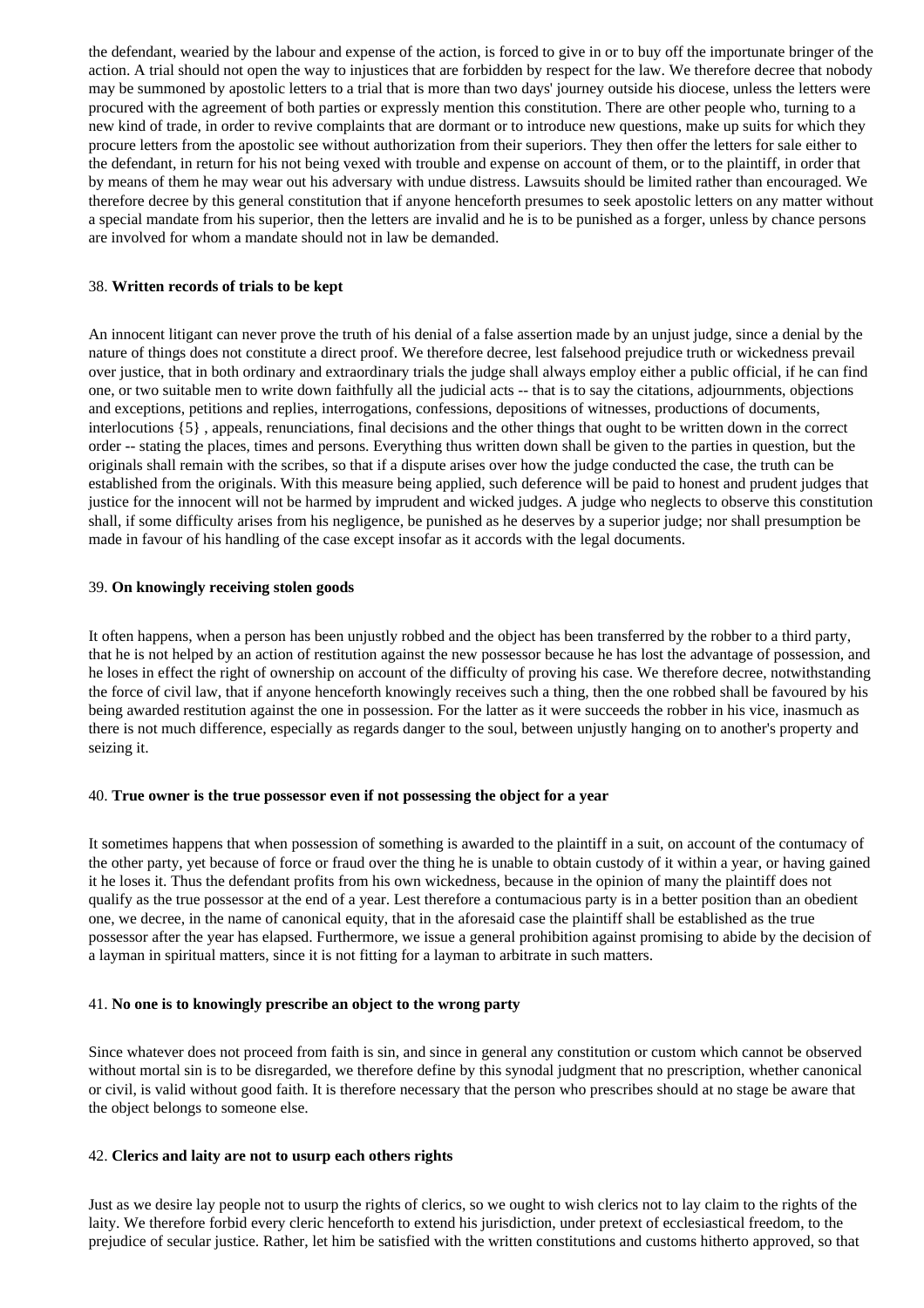the things of Caesar may be rendered unto Caesar, and the things of God may be rendered unto God by a right distribution.

# <span id="page-14-0"></span>43. **Clerics cannot be forced to take oaths of fealty to those from whom they hold no temporalities**

Certain laymen try to encroach too far upon divine right when they force ecclesiastics who do not hold any temporalities from them to take oaths of fealty to them. Since a servant stands or falls with his Lord, according to the Apostle, we therefore forbid, on the authority of this sacred council, that such clerics be forced to take an oath of this kind to secular persons.

## <span id="page-14-1"></span>44. **Only clerics may dispose of church property**

Lay people, however devout, have no power to dispose of church property. Their lot is to obey, not to be in command. We therefore grieve that charity is growing cold in some of them so that they are not afraid to attack through their ordinances, or rather their fabrications, the immunity of ecclesiastical freedom, which has in the past been protected with many privileges not only by holy fathers but also by secular princes. They do this not only by alienating fiefs and other possessions of the church and by usurping jurisdictions but also by illegally laying hands on mortuaries and other things which are seen to belong to spiritual justice. We wish to ensure the immunity of churches in these matters and to provide against such great injuries. We therefore decree, with the approval of this sacred council, that ordinances of this kind and claims to fiefs or other goods of the church, made by way of a decree of the lay power, without the proper consent of ecclesiastical persons, are invalid since they can be said to be not laws but rather acts of destitution or destruction and usurpations of jurisdiction. Those who dare to do these things are to be restrained by ecclesiastical censure.

# <span id="page-14-2"></span>45. **Penalties for patrons who steal church goods or physically harm their clerics**

Patrons of churches, lords' deputies and advocates have displayed such arrogance in some provinces that they not only introduce difficulties and evil designs when vacant churches ought to be provided with suitable pastors, but they also presume to dispose of the possessions and other goods of the church as they like and, what is dreadful to relate, they are not afraid to set about killing prelates. What was devised for protection should not be twisted into a means of repression. We therefore expressly forbid patrons, advocates and lords' deputies henceforth to appropriate more in the aforesaid matters than is permitted in law. If they dare to do the contrary, let them be curbed with the most severe canonical penalties. We decree, moreover, with the approval of this sacred council, that if patrons or advocates or feudatories or lords' deputies or other persons with benefices venture with unspeakable daring to kill or to mutilate, personally or through others, the rector of any church or other cleric of that church, then the patron shall lose completely his right of patronage, the advocate his advocation, the feudatory his fief, the lord's deputy his deputyship and the beneficed person his benefice. And lest the punishment be remembered for less time than the crime, nothing of the aforesaid shall descend to their heirs, and their posterity to the fourth generation shall in nowise be admitted into a college of clerics or to hold the honour of any prelacy in a religious house, except when out of mercy they are dispensed to do so.

## <span id="page-14-3"></span>46. **Taxes cannot be levied on the Church, but the Church can volunteer contributions for the common good**

The Lateran council, wishing to provide for the immunity of the church against officials and governors of cities and other persons who seek to oppress churches and churchmen with tallages and taxes and other exactions, forbade such presumption under pain of anathema. It ordered transgressors and their supporters to be excommunicated until they made adequate satisfaction. If at some time, however, a bishop together with his clergy foresee so great a need or advantage that they consider, without any compulsion, that subsidies should be given by the churches, for the common good or the common need, when the resources of the laity are not sufficient, then the above-mentioned laymen may receive them humbly and devoutly and with thanks. On account of the imprudence of some, however, the Roman pontiff, whose business it is to provide for the common good, should be consulted beforehand. We add, moreover, since the malice of some against God's church has not abated, that the ordinances and sentences promulgated by such excommunicated persons, or on their orders, are to be deemed null and void and shall never be valid. Since fraud and deceit should not protect anyone, let nobody be deceived by false error to endure an anathema during his term of government as though he is not obliged to make satisfaction afterwards. For we decree that both he who has refused to make satisfaction and his successor, if he does not make satisfaction within a month, is to remain bound by ecclesiastical censure until he makes suitable satisfaction, since he who succeeds to a post also succeeds to its responsibilities.

## <span id="page-14-4"></span>47. **On unjust excommunication**

With the approval of this sacred council, we forbid anyone to promulgate a sentence of excommunication on anyone, unless an adequate warning has been given beforehand in the presence of suitable persons, who can if necessary testify to the warning. If anyone dares to do the contrary, even if the sentence of excommunication is just, let him know that he is forbidden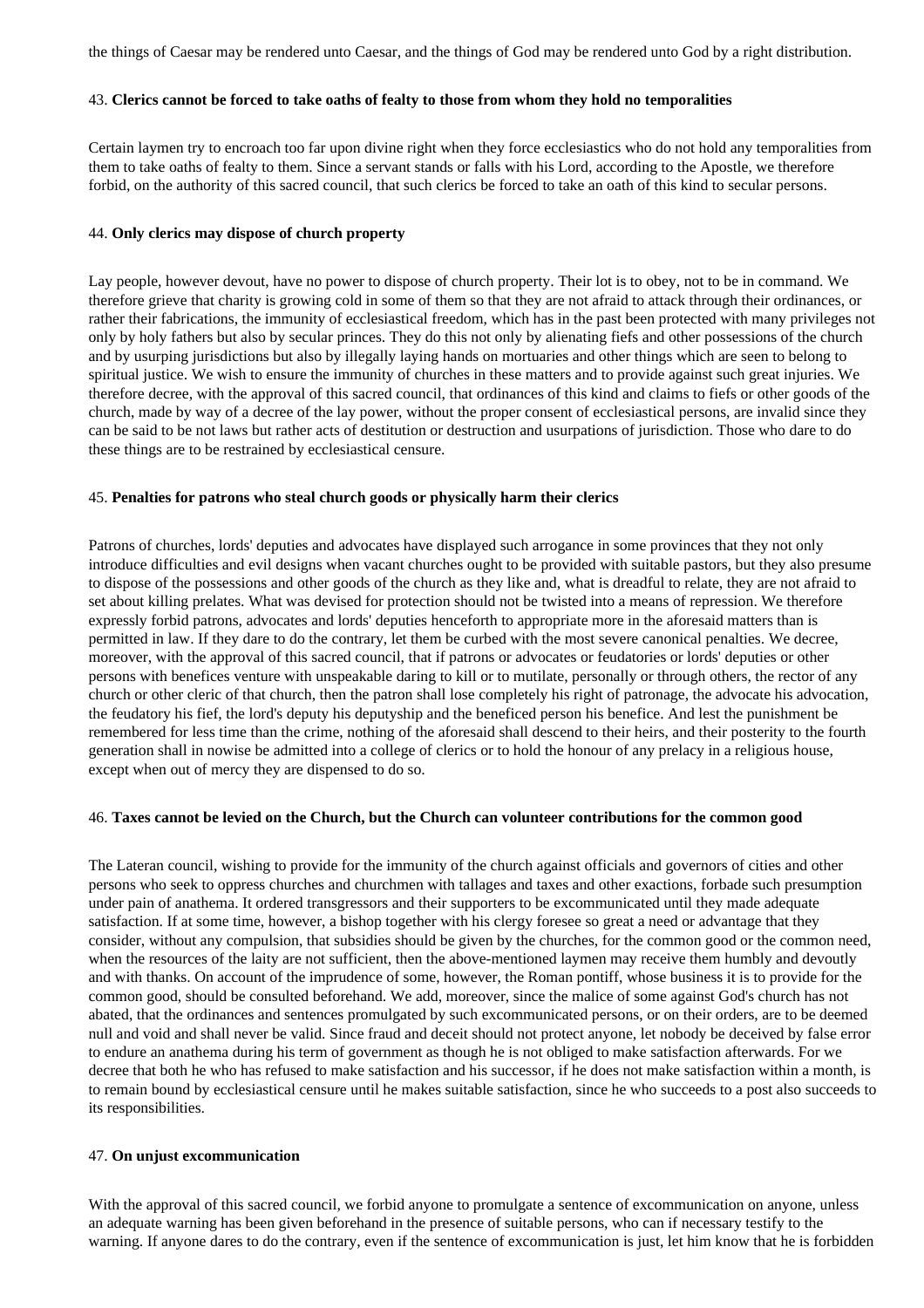to enter a church for one month and he is to be punished with another penalty if this seems expedient. Let him carefully avoid proceeding to excommunicate anyone without manifest and reasonable cause. If he does so proceed and, on being humbly requested, does not take care to revoke the process without imposing punishment, then the injured person may lodge a complaint of unjust excommunication with a superior judge. The latter shall then send the person back to the judge who excommunicated him, if this can be done without the danger of a delay, with orders that he is to be absolved within a suitable period of time. If the danger of delay cannot be avoided, the task of absolving him shall be carried out by the superior judge, either in person or through someone else, as seems expedient, after he has obtained adequate guarantees. Whenever it is established that the judge pronounced an unjust excommunication, he shall be condemned to make compensation for damages to the one excommunicated, and be nonetheless punished in another way at the discretion of the superior judge if the nature of the fault calls for it, since it is not a trivial fault to inflict so great a punishment on an innocent person -- unless by chance he erred for reasons that are credible -- especially if the person is of praiseworthy repute. But if nothing reasonable is proved against the sentence of excommunication by the one making the complaint, then the complainant shall be condemned in punishment, for the unreasonable trouble caused by his complaint, to make compensation or in some other way according to the discretion of the superior judge, unless by chance his error was based on something that is credible and so excuses him; and he shall moreover be compelled upon a pledge to make satisfaction in the matter for which he was justly excommunicated, or else he shall be subject again to the former sentence which is to be inviolably observed until full satisfaction has been made. If the judge, however, recognizes his error and is prepared to revoke the sentence, but the person on whom it was passed appeals, for fear that the judge might revoke it without making satisfaction, then the appeal shall not be admitted unless the error is such that it may deserve to be questioned. Then the judge, after he has given sufficient security that he will appear in court before the person to whom the appeal had been made or one delegated by him, shall absolve the excommunicated person and thus shall not be subject to the prescribed punishment. Let the judge altogether beware, if he wishes to avoid strict canonical punishment, lest out of a perverse intention to harm someone he pretends to have made an error.

## <span id="page-15-0"></span>48. **Challenging an ecclesiastical judge**

Since a special prohibition has been made against anyone presuming to promulgate a sentence of excommunication against someone without adequate warning being given beforehand, we therefore wish to provide against the person warned being able, by means of a fraudulent objection or appeal, to escape examination by the one issuing the warning. We therefore decree that if the person alleges he holds the judge suspect, let him bring before the same judge an action of just suspicion; and he himself in agreement with his adversary (or with the judge, if he happens not to have an adversary) shall together choose arbiters or, if by chance they are unable to reach agreement together, he shall choose one arbiter and the other another, to take cognisance of the action of suspicion. If these cannot agree on a judgment they shall call in a third person so that what two of them decide upon shall have binding force. Let them know that they are bound to carry this out faithfully, in accordance with the command strictly enjoined by us in virtue of obedience and under the attestation of the divine judgment. If the action of suspicion is not proved in law before them within a suitable time, the judge shall exercise his jurisdiction; if the action is proved, then with the consent of the objector the challenged judge shall commit the matter to a suitable person or shall refer it to a superior judge so that he may conduct the matter as it should be conducted. As for the person who has been warned but then hastens to make an appeal, if his offence is made manifest in law by the evidence of the case or by his own confession or in some other way, then provocation of this kind is not to be tolerated, since the remedy of an appeal was not established to defend wickedness but to protect innocence. If there is some doubt about his offence, then the appellant shall, lest he impedes the judge's action by the subterfuge of a frivolous appeal, set before the same judge the credible reason for his appeal, such namely that if it was proved it would be considered legitimate. Then if he has an adversary, let him proceed with his appeal within the time laid down by the same judge according to the distances, times and nature of the business involved. If he does not prosecute his appeal, the judge himself shall proceed notwithstanding the appeal. If the adversary does not appear when the judge is proceeding in virtue of his office, then once the reason for the appeal has been verified before the superior judge the latter shall exercise his jurisdiction. If the appellant fails to get the reason for his appeal verified, he shall be sent back to the judge from whom it has been established that he appealed maliciously. We do not wish the above two constitutions to be extended to regulars, who have their own special observances. '

## <span id="page-15-1"></span>49. **Penalties for excommunication out of avarice**

We absolutely forbid, under threat of the divine judgment, anyone to dare to bind anyone with the bond of excommunication, or to absolve anyone so bound, out of avarice. We forbid this especially in those regions where by custom an excommunicated person is punished by a money penalty when he is absolved. We decree that when it has been established that a sentence of excommunication was unjust, the excommunicator shall be compelled by ecclesiastical censure to restore the money thus extorted, and shall pay as much again to his victim for the injury unless he was deceived by an understandable error. If perchance he is unable to pay, he shall be punished in some other way.

#### <span id="page-15-2"></span>50. **Prohibition of marriage is now perpetually restricted to the fourth degree**

It should not be judged reprehensible if human decrees are sometimes changed according to changing circumstances,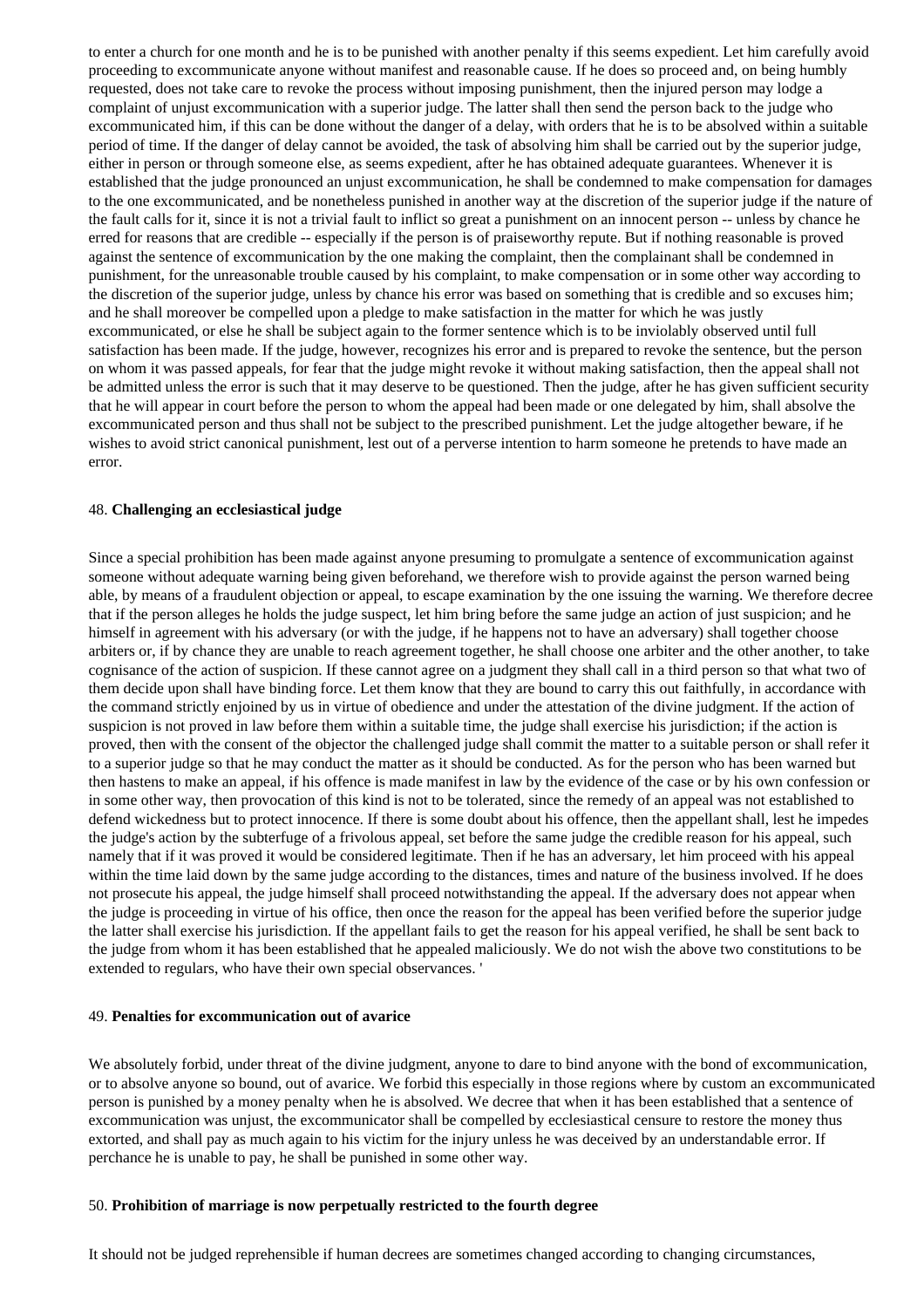especially when urgent necessity or evident advantage demands it, since God himself changed in the new Testament some of the things which he had commanded in the old Testament. Since the prohibitions against contracting marriage in the second and third degree of affinity, and against uniting the offspring of a second marriage with the kindred of the first husband, often lead to difficulty and sometimes endanger souls, we therefore, in order that when the prohibition ceases the effect may also cease, revoke with the approval of this sacred council the constitutions published on this subject and we decree, by this present constitution, that henceforth contracting parties connected in these ways may freely be joined together. Moreover the prohibition against marriage shall not in future go beyond the fourth degree of consanguinity and of affinity, since the prohibition cannot now generally be observed to further degrees without grave harm. The number four agrees well with the prohibition concerning bodily union about which the Apostle says, that the husband does not rule over his body, but the wife does; and the wife does not rule over her body, but the husband does; for there are four humours in the body, which is composed of the four elements. Although the prohibition of marriage is now restricted to the fourth degree, we wish the prohibition to be perpetual, notwithstanding earlier decrees on this subject issued either by others or by us. If any persons dare to marry contrary to this prohibition, they shall not be protected by length of years, since the passage of time does not diminish sin but increases it, and the longer that faults hold the unfortunate soul in bondage the graver they are.

## <span id="page-16-0"></span>51. **Clandestine marriages forbidden**

Since the prohibition against marriage in the three remotest degrees has been revoked, we wish it to be strictly observed in the other degrees. Following in the footsteps of our predecessors, we altogether forbid clandestine marriages and we forbid any priest to presume to be present at such a marriage. Extending the special custom of certain regions to other regions generally, we decree that when marriages are to be contracted they shall be publicly announced in the churches by priests, with a suitable time being fixed beforehand within which whoever wishes and is able to may adduce a lawful impediment. The priests themselves shall also investigate whether there is any impediment. When there appears a credible reason why the marriage should not be contracted, the contract shall be expressly forbidden until there has been established from clear documents what ought to be done in the matter. If any persons presume to enter into clandestine marriages of this kind, or forbidden marriages within a prohibited degree, even if done in ignorance, the offspring of the union shall be deemed illegitimate and shall have no help from their parents' ignorance, since the parents in contracting the marriage could be considered as not devoid of knowledge, or even as affecters of ignorance. Likewise the offspring shall be deemed illegitimate if both parents know of a legitimate impediment and yet dare to contract a marriage in the presence of the church, contrary to every prohibition. Moreover the parish priest who refuses to forbid such unions, or even any member of the regular clergy who dares to attend them, shall be suspended from office for three years and shall be punished even more severely if the nature of the fault requires it. Those who presume to be united in this way, even if it is within a permitted degree, are to be given a suitable penance. Anybody who maliciously proposes an impediment, to prevent a legitimate marriage, will not escape the church's vengeance.

## <span id="page-16-1"></span>52. **On rejecting evidence from hearsay at a matrimonial suit**

It was at one time decided out of a certain necessity, but contrary to the normal practice, that hearsay evidence should be valid in reckoning the degrees of consanguinity and affinity, because on account of the shortness of human life witnesses would not be able to testify from first-hand knowledge in a reckoning as far as the seventh degree. However, because we have learned from many examples and definite proofs that many dangers to lawful marriages have arisen from this, we have decided that in future witnesses from hearsay shall not be accepted in this matter, since the prohibition does not now exceed the fourth degree, unless there are persons of weight who are trustworthy and who learnt from their elders, before the case was begun, the things that they testify : not indeed from one such person since one would not suffice even if he or she were alive, but from two at least, and not from persons who are of bad repute and suspect but from those who are trustworthy and above every objection, since it would appear rather absurd to admit in evidence those whose actions would be rejected. Nor should there be admitted in evidence one person who has learnt what he testifies from several, or persons of bad repute who have learnt what they testify from persons of good repute, as though they were more than one and suitable witnesses, since even according to the normal practice of courts the assertion of one witness does not suffice, even if he is a person resplendent with authority, and since legal actions are forbidden to persons of bad repute. The witnesses shall affirm on oath that in bearing witness in the case they are not acting from hatred or fear or love or for advantage; they shall designate the persons by their exact names or by pointing out or by sufficient description, and shall distinguish by a clear reckoning every degree of relationship on either side; and they shall include in their oath the statement that it was from their ancestors that they received what they are testifying and that they believe it to be true. They shall still not suffice unless they declare on oath that they have known that the persons who stand in at least one of the aforesaid degrees of relationship, regard each other as blood-relations. For it is preferable to leave alone some people who have been united contrary to human decrees than to separate, contrary to the Lord's decrees, persons who have been joined together legitimately.

## <span id="page-16-2"></span>53. **On those who give their fields to others to be cultivated so as to avoid tithes**

In some regions there are intermingled certain peoples who by custom, in accordance with their own rites, do not pay tithes, even though they are counted as christians. Some landlords assign their lands to them so that these lords may obtain greater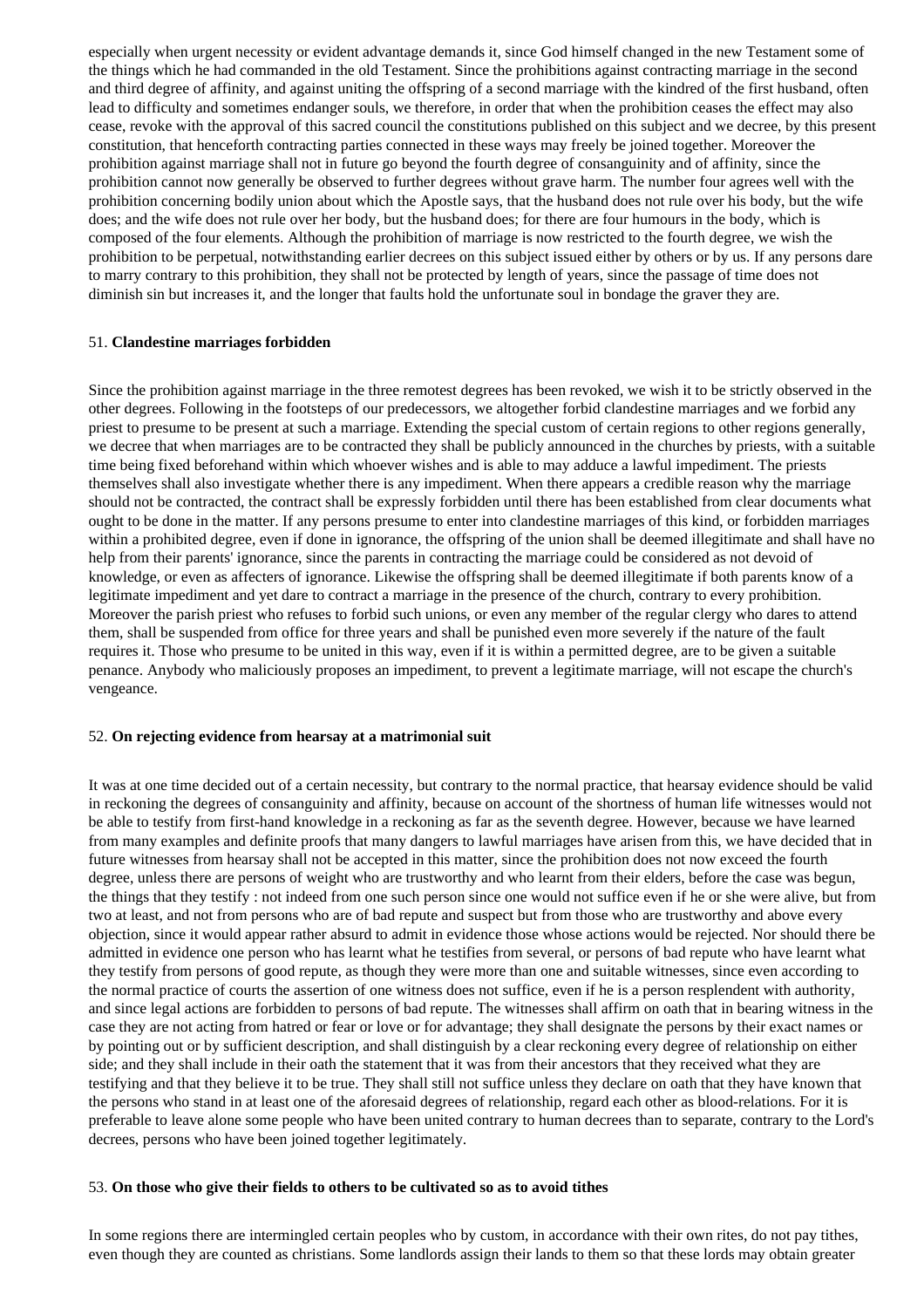revenues, by cheating the churches of the tithes. Wishing therefore to provide for the security of churches in these matters, we decree that when lords make over their lands to such persons in this way for cultivation, the lords must pay the tithes to the churches in full and without objection, and if necessary they shall be compelled to do so by ecclesiastical censure. Such tithes are indeed to be paid of necessity, inasmuch as they are owed in virtue of divine law or of approved local custom.

# <span id="page-17-0"></span>54. **Tithes should be paid before taxes**

It is not within human power that the seed should answer to the sower since, according to the saying of the Apostle, Neither he who plants nor he who waters is anything, but rather he who gives the growth, namely God, who himself brings forth much fruit from the dead seed. Now, some people from excess of greed strive to cheat over tithes, deducting from crops and firstfruits the rents and dues, which meanwhile escape the payment of tithes. Since the Lord has reserved tithes unto himself as a sign of his universal lordship, by a certain special title as it were, we decree, wishing to prevent injury to churches and danger to souls, that in virtue of this general lordship the payment of tithes shall precede the exaction of dues and rents, or at least those who receive untithed rents and dues shall be forced by ecclesiastical censure, seeing that a thing carries with it its burden, to tithe them for the churches to which by right they are due.

# <span id="page-17-1"></span>55. **Tithes are to be paid on lands acquired, notwithstanding privileges**

Recently abbots of the Cistercian order, assembled in a general chapter, wisely decreed at our instance that the brethren of the order shall not in future buy possessions from which tithes are due to churches, unless by chance it is for founding new monasteries; and that if such possessions were given to them by the pious devotion of the faithful, or were bought for founding new monasteries, they would assign them for cultivation to other people, who would pay the tithes to the churches, lest the churches be further burdened on account of the Cistercians' privileges. We therefore decree that on lands assigned to others and on future acquisitions, even if they cultivate them with their own hands or at their own expense, they shall pay tithes to the churches which previously received the tithes from the lands, unless they decide to compound in another way with the churches. Since we consider this decree to be acceptable and right, we wish it to be extended to other regulars who enjoy similar privileges, and we order prelates of churches to be readier and more effectual in affording them full justice with regard to those who wrong them and to take pains to maintain their privileges more carefully and completely.

# <span id="page-17-2"></span>56. **A parish priest shall not lose a tithe on account of some people making a pact**

Many regulars, as we have learnt, and sometimes secular clerics, when letting houses or granting fiefs, add a pact, to the prejudice of the parish churches, to the effect that the tenants and vassals shall pay tithes to them and shall choose to be buried in their ground. We utterly reject pacts of this kind, since they are rooted in avarice, and we declare that whatever is received through them shall be returned to the parish churches.

# <span id="page-17-3"></span>57. **Interpreting the words of privileges**

In order that privileges which the Roman church has granted to certain religious may remain unimpaired, we have decided that certain things in them must be clarified lest through their not being well understood they lead to abuse, on account of which they could deservedly be revoked. For, a person deserves to lose a privilege if he abuses the power entrusted to him. The apostolic see has rightly granted an indult to certain regulars to the effect that ecclesiastical burial should not be refused to deceased members of their fraternity if the churches to which they belong happen to be under an interdict as regards divine services, unless the persons were excommunicated or interdicted by name, and that they may carry off for burial to their own churches their confraters whom prelates of churches will not allow to be buried in their own churches, unless the confraters have been excommunicated or interdicted by name. However, we understand this to refer to confraters who have changed their secular dress and have been consecrated to the order while still alive, or who in their lifetime have given their property to them while retaining for themselves as long as they live the usufruct of it. Only such persons may be buried at the noninterdicted churches of these regulars and of others in which they have chosen to be buried. For if it were understood of any persons joining their fraternity for the annual payment of two or three pennies, ecclesiastical discipline would be loosened and brought into contempt. Even the latter may, however, obtain a certain remission granted to them by the apostolic see. It has also been granted to such regulars that if any of their brethren, whom they have sent to establish fraternities or to receive taxes, comes to a city or a castle or a village which is under an interdict as regards divine services, then churches may be opened once in the year at their "joyous entry" so that the divine services may be celebrated there, after excommunicated persons have been excluded. We wish this to be understood as meaning that in a given city, castle or town one church only shall be opened for the brethren of a particular order, as mentioned above, once in the year. For although it was said in the plural that churches may be opened at their "joyous entry", this on a true understanding refers not to each individual church of a given place but rather to the churches of the aforesaid places taken together. Otherwise if they visited all the churches of a given place in this way, the sentence of interdict would be brought into too much contempt. Those who dare to usurp anything for themselves contrary to the above declarations shall be subjected to severe punishment.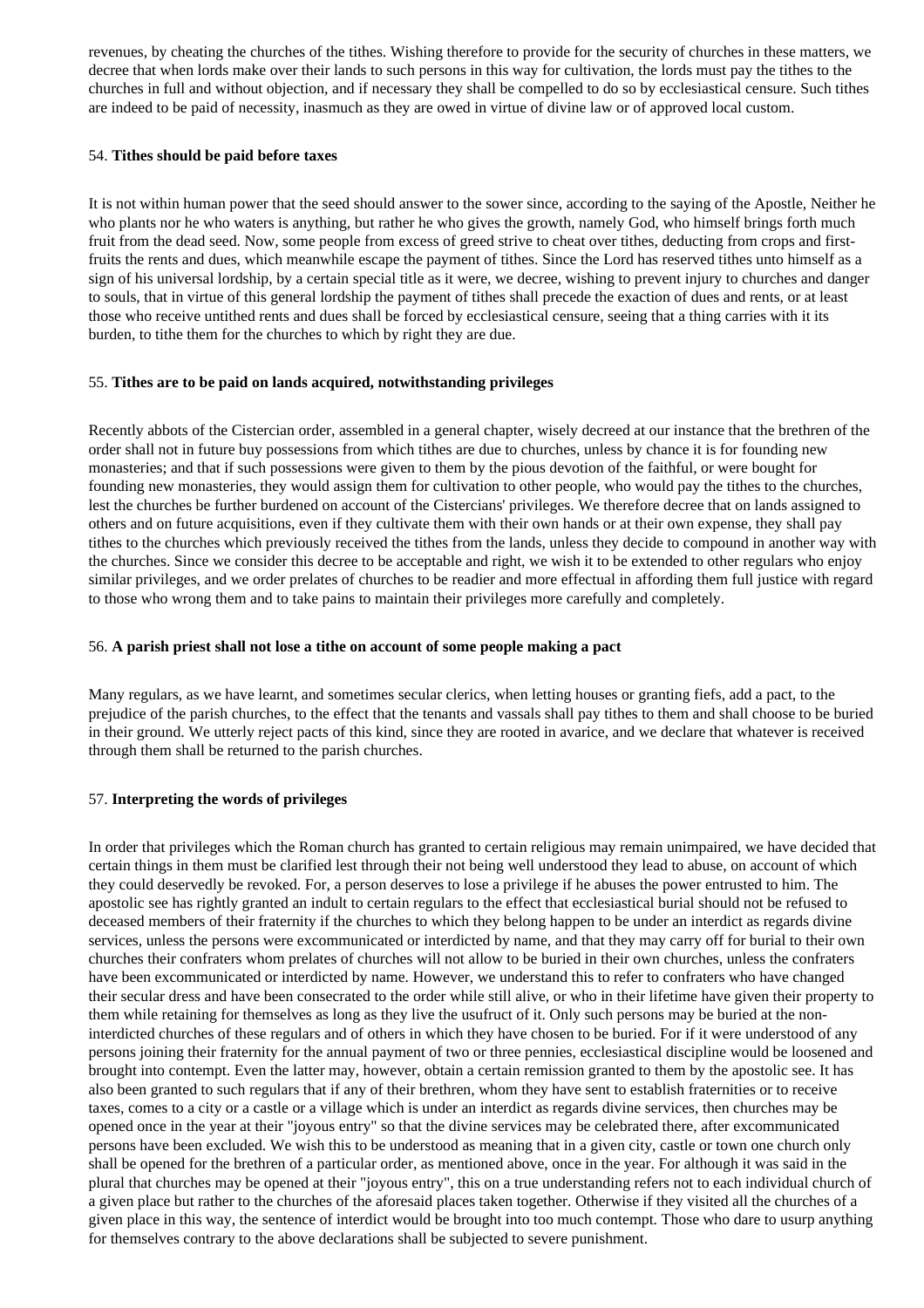## <span id="page-18-0"></span>58. **On the same in favour of bishops**

We wish to extend to bishops, in favour of the episcopal office, the indult which has already been given to certain religious. We therefore grant that when a country is under a general interdict, the bishops may sometimes celebrate the divine services, behind closed doors and in a lowered voice, without the ringing of bells, after excommunicated and interdicted persons have been excluded, unless this has been expressly forbidden to them. We grant this, however, to those bishops who have not given any cause for the interdict, lest they use guile or fraud of any sort and so turn a good thing into a damaging loss.

## <span id="page-18-1"></span>59. **Religious cannot give surety without permission of his abbot and convent**

We wish and order to be extended to all religious what has already been forbidden by the apostolic see to some of them : namely that no religious, without the permission of his abbot and the majority of his chapter, may stand surety for someone or accept a loan from another beyond a sum fixed by the common opinion. Otherwise the convent shall not be held responsible in any way for his actions, unless perchance the matter has clearly redounded to the benefit of his house. Anyone who presumes to act contrary to this statute shall be severely disciplined.

## <span id="page-18-2"></span>60. **Abbots not to encroach on episcopal office**

From the complaints which have reached us from bishops in various parts of the world, we have come to know of serious and great excesses of certain abbots who, not content with the boundaries of their own authority, stretch out their hands to things belonging to the episcopal dignity : hearing matrimonial cases, enjoining public penances, even granting letters of indulgences and like presumptions. It sometimes happens from this that episcopal authority is cheapened in the eyes of many. Wishing therefore to provide for both the dignity of bishops and the well-being of abbots in these matters, we strictly forbid by this present decree any abbot to reach out for such things, if he wishes to avoid danger for himself, unless by chance any of them can defend himself by a special concession or some other legitimate reason in respect of such things.

## <span id="page-18-3"></span>61. **Religious may not receive tithes from lay hands**

It was forbidden at the Lateran council, as is known, for any regulars to dare to receive churches or tithes from lay hands without the bishop's consent, or in any way to admit to the divine services those under excommunication or those interdicted by name. We now forbid it even more strongly and will take care to see that offenders are punished with condign penalties. We decree, nevertheless that in churches which do not belong to them by full right the regulars shall, in accordance with the statutes of that council, present to the bishop the priests who are to be instituted, for examination by him about the care of the people; but as for the priests' ability in temporal matters, the regulars shall furnish the proof unto themselves. Let them not dare to remove those who have been instituted without consulting the bishop. We add, indeed, that they should take care to present those who are either noted for their way of life or recommended by prelates on probable grounds.

# <span id="page-18-4"></span>62. **Regarding saint's relics**

The christian religion is frequently disparaged because certain people put saints' relics up for sale and display them indiscriminately. In order that it may not be disparaged in the future, we ordain by this present decree that henceforth ancient relics shall not be displayed outside a reliquary or be put up for sale. As for newly discovered relics, let no one presume to venerate them publicly unless they have previously been approved by the authority of the Roman pontiff. Prelates, moreover, should not in future allow those who come to their churches, in order to venerate, to be deceived by lying stories or false documents, as has commonly happened in many places on account of the desire for profit. We also forbid the recognition of alms-collectors, some of whom deceive other people by proposing various errors in their preaching, unless they show authentic letters from the apostolic see or from the diocesan bishop. Even then they shall not be permitted to put before the people anything beyond what is contained in the letters.

We have thought it good to show the form of letter which the apostolic see generally grants to alms-collectors, in order that diocesan bishops may follow it in their own letters. It is this : "Since, as the Apostle says, we shall all stand before the judgment seat of Christ to receive according to what we have done in the body, whether it be good or bad, it behooves us to prepare for the day of the final harvest with works of mercy and to sow on earth, with a view to eternity, that which, with God returning it with multiplied fruit, we ought to collect in heaven; keeping a firm hope and confidence, since he who sows sparingly reaps sparingly, and he who sows bountifully shall reap bountifully unto eternal life. Since the resources of a hospital may not suffice for the support of the brethren and the needy who flock to it, we admonish and exhort all of you in the Lord, and enjoin upon you for the remission of your sins, to give pious alms and grateful charitable assistance to them, from the goods that God has bestowed upon you; so that their need may be cared for through your help, and you may reach eternal happiness through these and other good things which you may have done under God's inspiration. "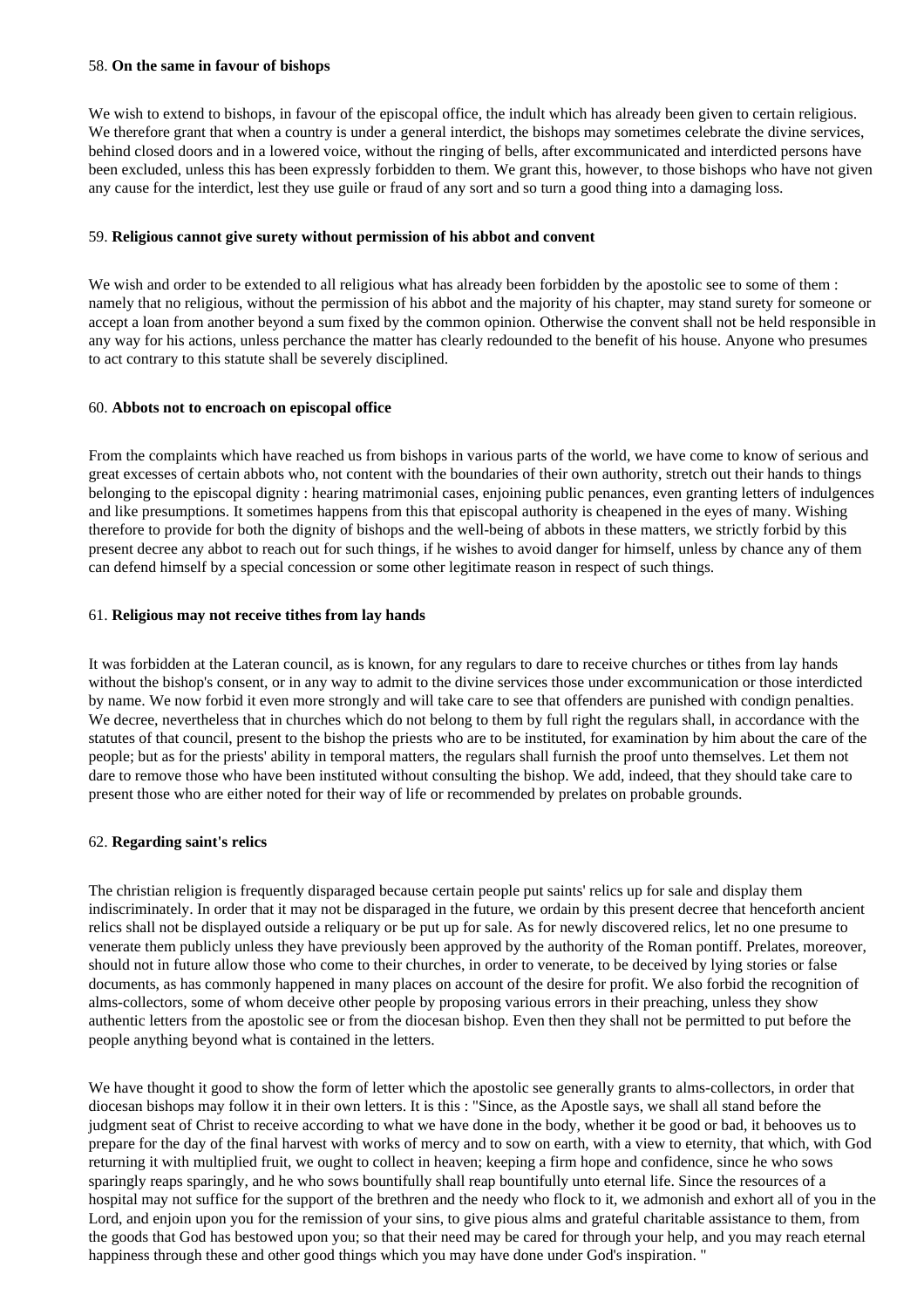Let those who are sent to seek alms be modest and discreet, and let them not stay in taverns or other unsuitable places or incur useless or excessive expenses, being careful above all not to wear the garb of false religion. Moreover, because the keys of the church are brought into contempt and satisfaction through penance loses its force through indiscriminate and excessive indulgences, which certain prelates of churches do not fear to grant, we therefore decree that when a basilica is dedicated, the indulgence shall not be for more than one year, whether it is dedicated by one bishop or by more than one, and for the anniversary of the dedication the remission of penances imposed is not to exceed forty days. We order that the letters of indulgence, which are granted for various reasons at different times, are to fix this number of days, since the Roman pontiff himself, who possesses the plenitude of power, is accustomed to observe this moderation in such things.

# <span id="page-19-0"></span>63. **On simony**

As we have certainly learnt, shameful and wicked exactions and extortions are levied in many places and by many persons, who are like the sellers of doves in the temple, for the consecration of bishops, the blessing of abbots and the ordination of clerics. There is fixed how much is to be paid for this or that and for yet another thing. Some even strive to defend this disgrace and wickedness on the grounds of long-established custom, thereby heaping up for themselves still further damnation. Wishing therefore to abolish so great an abuse, we altogether reject such a custom which should rather be termed a corruption. We firmly decree that nobody shall dare to demand or extort anything under any pretext for the conferring of such things or for their having been conferred. Otherwise both he who receives and he who gives such an absolutely condemned payment shall be condemned with Gehazi and Simon.

## <span id="page-19-1"></span>64. **Simony with regards to monks and nuns**

The disease of simony has infected many nuns to such an extent that they admit scarcely any as sisters without a payment, wishing to cover this vice with the pretext of poverty. We utterly forbid this to happen in the future. We decree that whoever commits such wickedness in the future, both the one admitting and the one admitted, whether she be a subject or in authority, shall be expelled from her convent without hope of reinstatement, and be cast into a house of stricter observance to do perpetual penance. As regards those who were admitted in this way before this synodal statute, we have decided to provide that they be moved from the convents which they wrongly entered, and be placed in other houses of the same order. If perchance they are too numerous to be conveniently placed elsewhere, they may be admitted afresh to the same convent, by dispensation, after the prioress and lesser officials have been changed, lest they roam around in the world to the danger of their souls. We order the same to be observed with regard to monks and other religious. Indeed, lest such persons be able to excuse themselves on the grounds of simplicity or ignorance, we order diocesan bishops to have this decree published throughout their dioceses every year.

# <span id="page-19-2"></span>65. **Simony and extortion**

We have heard that certain bishops, on the death of rectors of churches, put these churches under an interdict and do not allow anyone to be instituted to them until they have been paid a certain sum of money. Moreover, when a knight or a cleric enters a religious house or chooses to be buried with religious, the bishops raise difficulties and obstacles until they receive something in the way of a present, even when the person has left nothing to the religious house. Since we should abstain not only from evil itself but also from every appearance of evil, as the Apostle says, we altogether forbid exactions of this kind. Any offender shall restore double the amount exacted, and this is to be faithfully used for the benefit of the places harmed by the exactions.

## <span id="page-19-3"></span>66. **Simony and avarice in clerics**

It has frequently been reported to the apostolic see that certain clerics demand and extort payments for funeral rites for the dead, the blessing of those marrying, and the like; and if it happens that their greed is not satisfied, they deceitfully set up false impediments. On the other hand some lay people, stirred by a ferment of heretical wickedness, strive to infringe a praiseworthy custom of holy church, introduced by the pious devotion of the faithful, under the pretext of canonical scruples. We therefore both forbid wicked exactions to be made in these matters and order pious customs to be observed, ordaining that the church's sacraments are to be given freely but also that those who maliciously try to change a praiseworthy custom are to be restrained, when the truth is known, by the bishop of the place.

## <span id="page-19-4"></span>67. **Jews and excessive Usury**

The more the christian religion is restrained from usurious practices, so much the more does the perfidy of the Jews grow in these matters, so that within a short time they are exhausting the resources of Christians. Wishing therefore to see that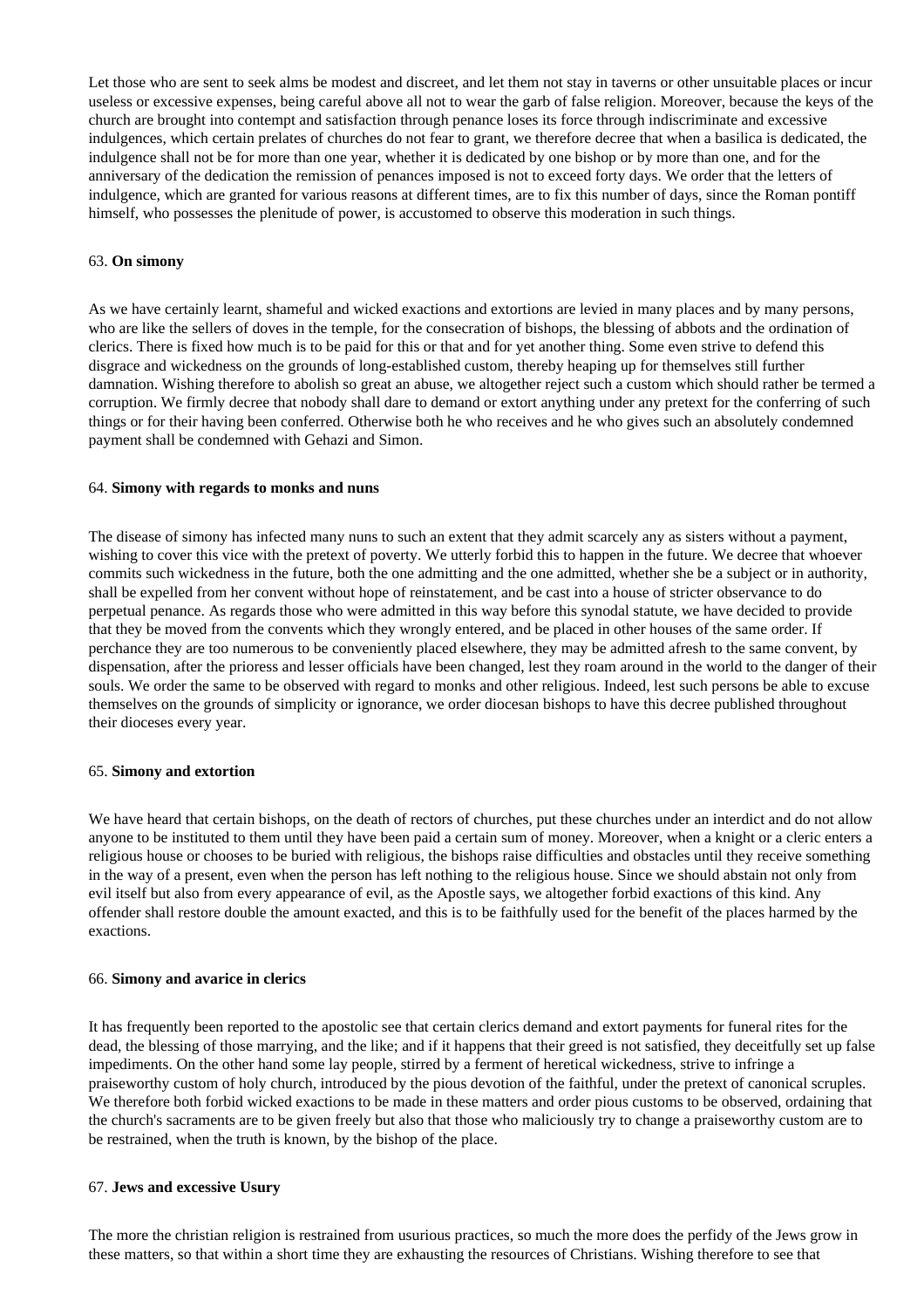Christians are not savagely oppressed by Jews in this matter, we ordain by this synodal decree that if Jews in future, on any pretext, extort oppressive and *excessive* interest from Christians, then they are to be removed from contact with Christians until they have made adequate satisfaction for the immoderate burden. Christians too, if need be, shall be compelled by ecclesiastical censure, without the possibility of an appeal, to abstain from commerce with them. We enjoin upon princes not to be hostile to Christians on this account, but rather to be zealous in restraining Jews from so great oppression. We decree, under the same penalty, that Jews shall be compelled to make satisfaction to churches for tithes and offerings due to the churches, which the churches were accustomed to receive from Christians for houses and other possessions, before they passed by whatever title to the Jews, so that the churches may thus be preserved from loss.

## <span id="page-20-0"></span>68. **Jews appearing in public**

A difference of dress distinguishes Jews or Saracens from Christians in some provinces, but in others a certain confusion has developed so that they are indistinguishable. Whence it sometimes happens that by mistake Christians join with Jewish or Saracen women, and Jews or Saracens with christian women. In order that the offence of such a damnable mixing may not spread further, under the excuse of a mistake of this kind, we decree that such persons of either sex, in every christian province and at all times, are to be distinguished in public from other people by the character of their dress -- seeing moreover that this was enjoined upon them by Moses himself, as we read. They shall not appear in public at all on the days of lamentation and on passion Sunday; because some of them on such days, as we have heard, do not blush to parade in very ornate dress and are not afraid to mock Christians who are presenting a memorial of the most sacred passion and are displaying signs of grief. What we most strictly forbid however, is that they dare in any way to break out in derision of the Redeemer. We order secular princes to restrain with condign punishment those who do so presume, lest they dare to blaspheme in any way him who was crucified for us, since we ought not to ignore insults against him who blotted out our wrongdoings.

## <span id="page-20-1"></span>69. **Jews not to hold public offices**

It would be too absurd for a blasphemer of Christ to exercise power over Christians. We therefore renew in this canon, on account of the boldness of the offenders, what the council of Toledo providently decreed in this matter : we forbid Jews to be appointed to public offices, since under cover of them they are very hostile to Christians. If, however, anyone does commit such an office to them let him, after an admonition, be curbed by the provincial council, which we order to be held annually, by means of an appropriate sanction. Any official so appointed shall be denied commerce with Christians in business and in other matters until he has converted to the use of poor Christians, in accordance with the directions of the diocesan bishop, whatever he has obtained from Christians by reason of his office so acquired, and he shall surrender with shame the office which he irreverently assumed. We extend the same thing to pagans.

## <span id="page-20-2"></span>70. **Jewish converts may not retain their old rite**

Certain people who have come voluntarily to the waters of sacred baptism, as we learnt, do not wholly cast off the old person in order to put on the new more perfectly. For, in keeping remnants of their former rite, they upset the decorum of the christian religion by such a mixing. Since it is written, cursed is he who enters the land by two paths, and a garment that is woven from linen and wool together should not be put on, we therefore decree that such people shall be wholly prevented by the prelates of churches from observing their old rite, so that those who freely offered themselves to the christian religion may be kept to its observance by a salutary and necessary coercion. For it is a lesser evil not to know the Lord's way than to go back on it after having known it.

## <span id="page-20-3"></span>71. **Crusade to recover the holy Land**

It is our ardent desire to liberate the holy Land from infidel hands. We therefore declare, with the approval of this sacred council and on the advice of prudent men who are fully aware of the circumstances of time and place, that crusaders are to make themselves ready so that all who have arranged to go by sea shall assemble in the kingdom of Sicily on 1 June after next : some as necessary and fitting at Brindisi and others at Messina and places neighbouring it on either side, where we too have arranged to be in person at that time, God willing, so that with our advice and help the christian army may be in good order to set out with divine and apostolic blessing. Those who have decided to go by land should also take care to be ready by the same date. They shall notify us meanwhile so that we may grant them a suitable legate a latere for advice and help. Priests and other clerics who will be in the christian army, both those under authority and prelates, shall diligently devote themselves to prayer and exhortation, teaching the crusaders by word and example to have the fear and love of God always before their eyes, so that they say or do nothing that might offend the divine majesty. If they ever fall into sin, let them quickly rise up again through true penitence. Let them be humble in heart and in body, keeping to moderation both in food and in dress, avoiding altogether dissensions and rivalries, and putting aside entirely any bitterness or envy, so that thus armed with spiritual and material weapons they may the more fearlessly fight against the enemies of the faith, relying not on their own power but rather trusting in the strength of God. We grant to these clerics that they may receive the fruits of their benefices in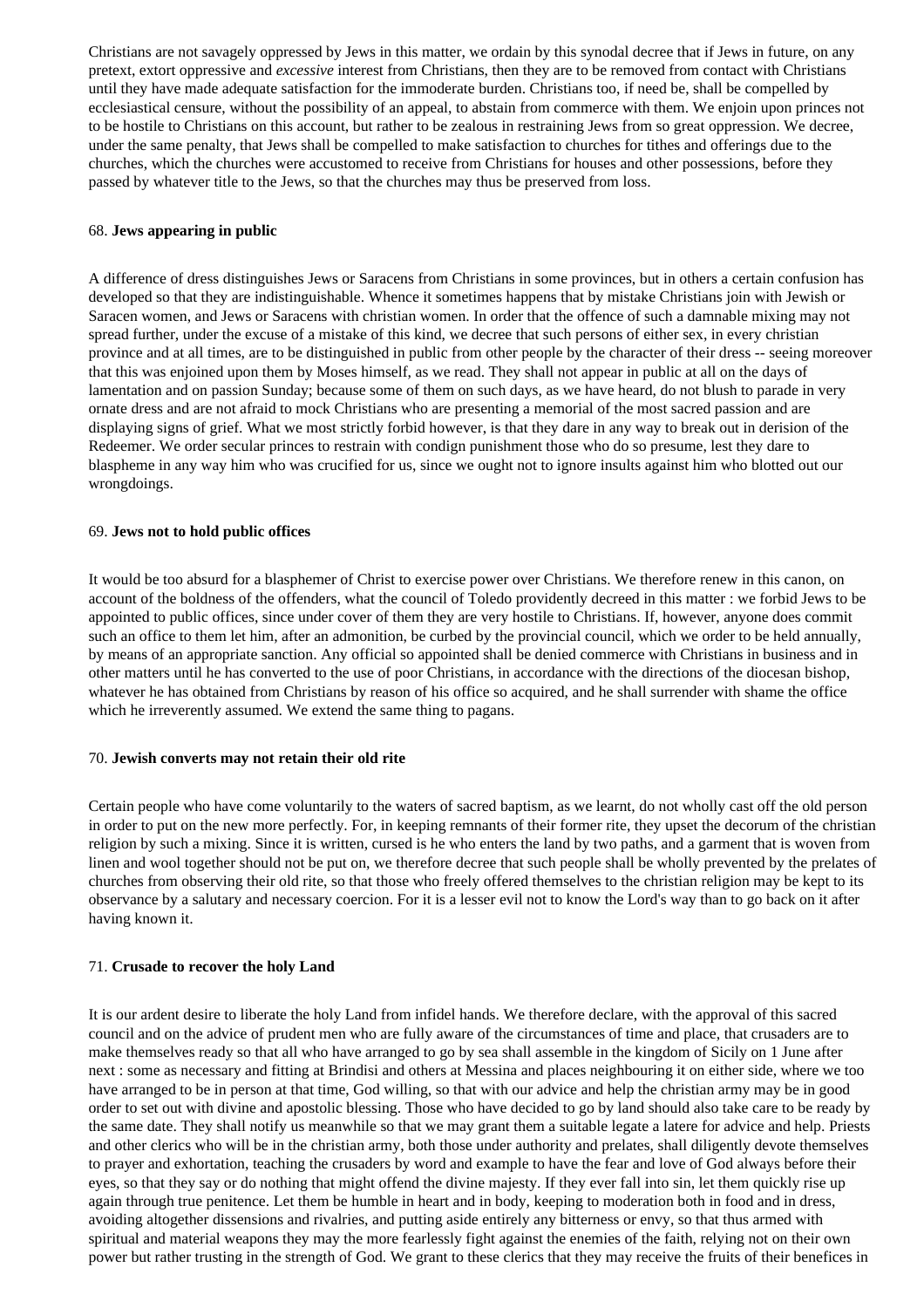full for three years, as if they were resident in the churches, and if necessary they may leave them in pledge for the same time.

To prevent this holy proposal being impeded or delayed, we strictly order all prelates of churches, each in his own locality, diligently to warn and induce those who have abandoned the cross to resume it, and them and others who have taken up the cross, and those who may still do so, to carry out their vows to the Lord. And if necessary they shall compel them to do this without any backsliding, by sentences of excommunication against their persons and of interdict on their lands, excepting only those persons who find themselves faced with an impediment of such a kind that their vow deservedly ought to be commuted or deferred in accordance with the directives of the apostolic see. In order that nothing connected with this business of Jesus Christ be omitted, we will and order patriarchs, archbishops, bishops, abbots and others who have the care of souls to preach the cross zealously to those entrusted to them. Let them beseech kings, dukes, princes, margraves, counts, barons and other magnates, as well as the communities of cities, vills and towns -- in the name of the Father, Son and holy Spirit, the one, only, true and eternal God -- that those who do not go in person to the aid of the holy Land should contribute, according to their means, an appropriate number of fighting men together with their necessary expenses for three years, for the remission of their sins in accordance with what has already been explained in general letters and will be explained below for still greater assurance. We wish to share in this remission not only those who contribute ships of their own but also those who are zealous enough to build them for this purpose. To those who refuse, if there happen to be any who are so ungrateful to our lord God, we firmly declare in the name of the apostle that they should know that they will have to answer to us for this on the last day of final judgment before the fearful judge. Let them consider beforehand, however with what conscience and with what security it was that they were able to confess before the only-begotten Son of God, Jesus Christ, to whom the Father gave all things into his hands, if in this business, which is as it were peculiarly his, they refuse to serve him who was crucified for sinners, by whose beneficence they are sustained and indeed by whose blood they have been redeemed.

Lest we appear to be laying on men's shoulders heavy and unbearable burdens which we are not willing to lighten, like those who say yes but do nothing behold we, from what we have been able to save over and above necessities and moderate expenses, grant and give thirty thousand pounds to this work, besides the shipping which we are giving to the crusaders of Rome and neighbouring districts. We will assign for this purpose, moreover, three thousand marks of silver, which we have left over from the alms of certain of the faithful, the rest having been faithfully distributed for the needs and benefit of the aforesaid Land by the hands of the abbot patriarch of Jerusalem, of happy memory, and of the masters of the Temple and of the Hospital. We wish, however, that other prelates of churches and all clerics may participate and share both in the merit and in the reward. We therefore decree, with the general approval of the council, that all clerics, both those under authority and prelates, shall give a twentieth of their ecclesiastical revenues for three years to the aid of the holy Land, by means of the persons appointed by the apostolic see for this purpose; the only exceptions being certain religious who are rightly to be exempted from this taxation and likewise those persons who have taken or will take the cross and so will go in person. We and our brothers, cardinals of the holy Roman church, shall pay a full tenth. Let all know, moreover, that they are obliged to observe this faithfully under pain of excommunication, so that those who knowingly deceive in this matter shall incur the sentence of excommunication. Because it is right that those who persevere in the service of the heavenly ruler should in all justice enjoy special privilege, and because the day of departure is somewhat more than a year ahead, crusaders shall therefore be. exempt from taxes or levies and other burdens. We take their persons and goods under the protection of St Peter and ourself once they have taken up the cross. We ordain that they are to be protected by archbishops, bishops and all prelates of the church, and that protectors of their own are to be specially appointed for this purpose, so that their goods are to remain intact and undisturbed until they are known for certain to be dead or to have returned. If anyone dares to act contrary to this, let him be curbed by ecclesiastical censure.

If any of those setting out are bound by oath to pay interest, we ordain that their creditors shall be compelled by the same punishment to release them from their oath and to desist from exacting the interest; if any of the creditors does force them to pay the interest, we command that he be forced by similar punishment to restore it. We order that Jews be compelled by the secular power to remit interest, and that until they do so all intercourse shall be denied them by all Christ's faithful under pain of excommunication. Secular princes shall provide a suitable deferral for those who cannot now pay their debts to Jews, so that after they have undertaken the journey and until there is certain knowledge of their death or of their return, they shall not incur the inconvenience of paying interest. The Jews shall be compelled to add to the capital, after they have deducted their necessary expenses, the revenues which they are meanwhile receiving from property held by them on security. For, such a benefit seems to entail not much loss, inasmuch as it postpones the repayment but does not cancel the debt. Prelates of churches who are negligent in showing justice to crusaders and their families should know that they will be severely punished.

Furthermore, since corsairs and pirates greatly impede help for the holy Land, by capturing and plundering those who are travelling to and from it, we bind with the bond of excommunication everyone who helps or supports them. We forbid anyone, under threat of anathema, knowingly to communicate with them by contracting to buy or to sell; and we order rulers of cities and their territories to restrain and curb such persons from this iniquity. Otherwise, since to be unwilling to disquiet evildoers is none other than to encourage them, and since he who fails to oppose a manifest crime is not without a touch of secret complicity, it is our wish and command that prelates of churches exercise ecclesiastical severity against their persons and lands. We excommunicate and anathematize, moreover, those false and impious Christians who, in opposition to Christ and the christian people, convey arms to the Saracens and iron and timber for their galleys. We decree that those who sell them galleys or ships, and those who act as pilots in pirate Saracen ships, or give them any advice or help by way of machines or